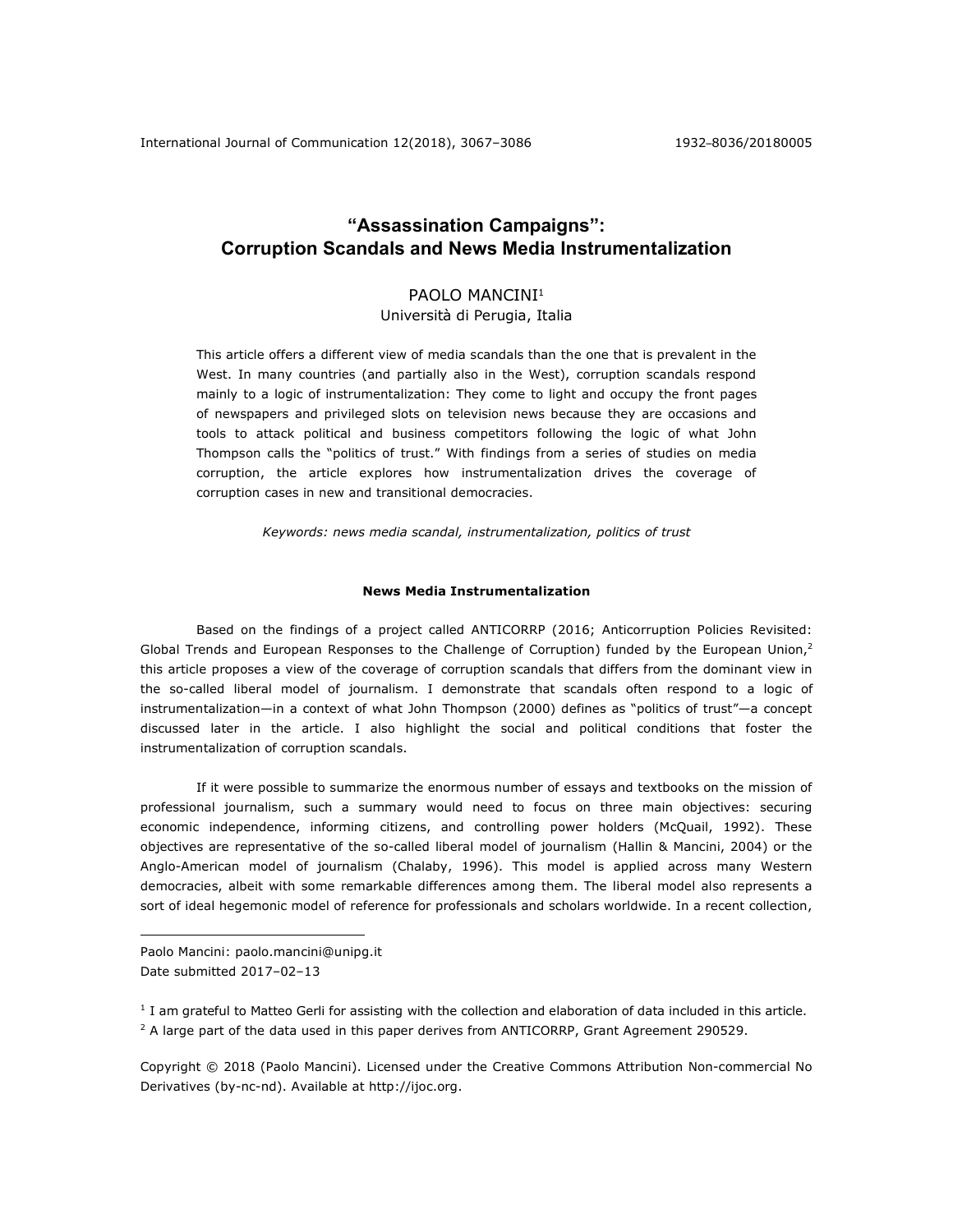van Dalen, de Vreese, and Albaek (2017) insist that "journalists from Hong Kong to the United Arab Emirates pay lip service to the Anglo-American ideals of professional journalism and say that they see themselves as objectively reporting watchdogs of the government" (p. 189). Economic independence, fair news circulation, and watchdog functions have been ascribed different levels of importance over time, and these factors work differently in different countries. However, they represent the essence of professional journalism as it is defined in most communication scholarship as well as in training experiences, textbooks, and liberal political thought.

A Western bias is embodied in this description of what journalism is or ought to be. In the introduction to their volume *De-Westernizing Media Studies*, James Curran and Mjung-Jin Park (2000) write that most interpretations of the media and journalism are derived from a "tiny handful of circulating countries" (Curran & Park, 2000, p. 3). Most texts on media and journalism are written by Western scholars focusing essentially on Western realities encompassing similar or quite similar social, political, and cultural features and structures (Curran & Park, 2000; Lee, 2015; Zielonka, 2015). These realities cannot represent the enormous variety of conditions currently observed worldwide; nevertheless, "It has become routine for universalistic observations about the media to be advanced in English language books on the basis of evidence derived from a tiny handful of countries" (Curran & Park, 2000, p. 3).

Indeed, beyond the borders of what is usually intended by the term *Western world*—that is, Western Europe, North America, and a few other countries such as Australia and New Zealand professional journalism appears to be something very different from rooted and diffused hegemonic views, particularly in its everyday practice. Moreover, in many parts of the world, even in the West, a gap emerges between everyday practice and idealized theory. Indeed, van Dalen and colleagues (2017) ask, "Do journalists' ideals inform their practice or is there a gap between what they say they want to and what they actually do?" (p. 189).

This gap is even more dramatic when one looks beyond the borders of Western liberal democracies, and particularly to transitional democracies (Voltmer, 2013). Frequently, the ideals of liberal or Anglo-American journalism are transplanted into contexts that are completely different from those within which they were developed. On the exportation of the liberal model of journalism to Latin America, Silvio Waisbord (2000a) writes that "the transplanting of Western media models, however, was similar to fitting square pegs into round holes" (p. 50). In another contribution, Waisbord (2000b) notes that no factor that has facilitated the development of American journalism is present in Latin America.

Thus, looking beyond the tiny handful of countries (i.e., Western Europe and North America), the everyday practice of journalism does not respond to descriptions and assumptions that liberal thought entrusts to journalism; rather, it responds to a logic of instrumentalization that involves "the control of the media by outside actors, parties, politicians, social groups or movements or economic actors seeking political influence who use them to intervene in the world of politics (and business)" (Hallin & Mancini, 2004, p. 37). This instrumentalization logic—which, by the way, exists in some measure even in Western countries—implies that, although news media companies are not profitable enterprises, their owners are well aware that the exercise of influence over decision makers (which is often why they own the media) requires economic resources that they are willing to invest into media ownership. The diffusion of news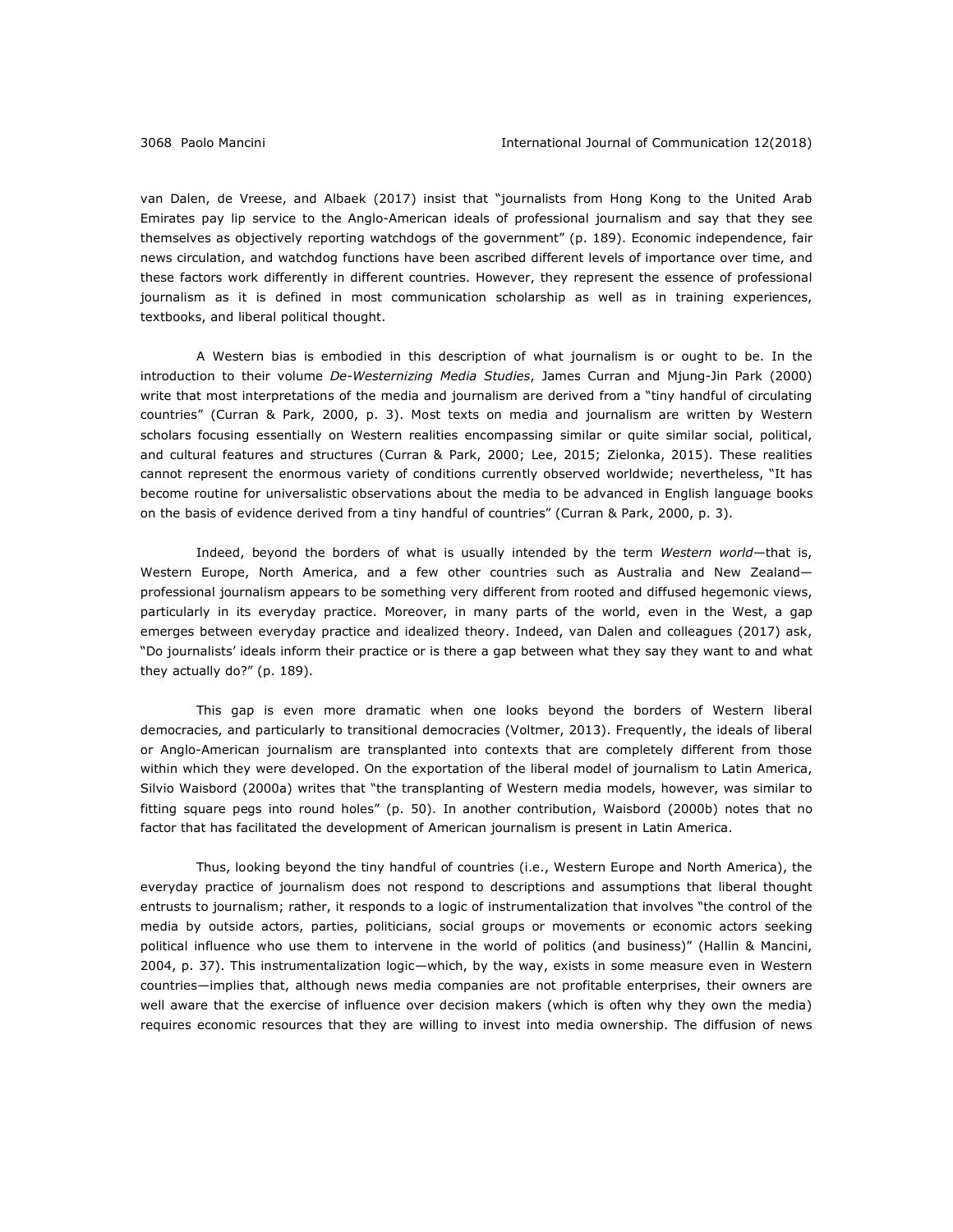and control over power holders is exercised in an unfair manner, mainly in response to the particular interests of media owners and not to general interests.

The idea of instrumentalization is similar to what many authors have written about professional journalism in countries around the world. In observing media and politics in Central and Eastern Europe, Alina Mungiu Pippidi (2008) writes of

a situation in which the media has not succeeded in becoming autonomous to manifest a will of its own and to exercise its main function, notably of informing people, but has persisted in an intermediate state, whereas various groups, not just the government use it for other purposes. (p. 91)

This definition reflects the proposed idea of instrumentalization in making explicit reference to a lack of fair news circulation while depicting the news media as dependent on external powers.

The idea of media colonization was first advanced by Thomas Meyer (2002) and then reformulated by Peter Bajomi Lazar (2014). Their views do not differ significantly from Mungiu Pippidi's definition. Bajomi Lazar discusses the relationships between media and politics in Central and Eastern Europe and develops the notion of "media capture" into the "party colonization of the media" (p. 23), which refers more specifically to the capacity for political parties to "extract resources" from the media to channel these resources toward party supporters as a reward.

While observing countries other than Central and Eastern European ones, Duncan McCargo (2012) writes of "partisan polyvalence." He studies the media and politics of Far East Asia and finds that the diffusion of news through the print press and television responds to a combination of different and often contrasting interests, such as business and political interests. The ideal, liberal image of the fair circulation of news and the other romantic image of the news as an uninterested watchdog seem out of place in such countries. A similar view of news media activity is implied in Colin Sparks' (2000) definition of "political capital," through which he describes the relationship between media and politics in post-Soviet countries. Similar to McCargo, Sparks emphasizes how these countries present a combination of different interests that direct news media activities, thus implying the presence of dramatic pressures rooted in business, politics, and the media.

Another area of the world that appears to present a similar situation is Latin America. In attempting to offer a unitary view of the media systems in Latin America, Manuel Alejandro Guerrero (2014) proposes a "captured liberal model of journalism" as from the title of its contribution, underlying the predominance of commercial media corporations. Because of contextual conditions that are deeply affected by the diffused culture of clientelism, corporations are unable to exert any important and autonomous control over power holders or to fairly circulate news despite the competitive logic driving them.

In the next section, I will try to highlight how instrumentalization applies to the coverage of corruption scandals, providing some evidence from recently conducted studies.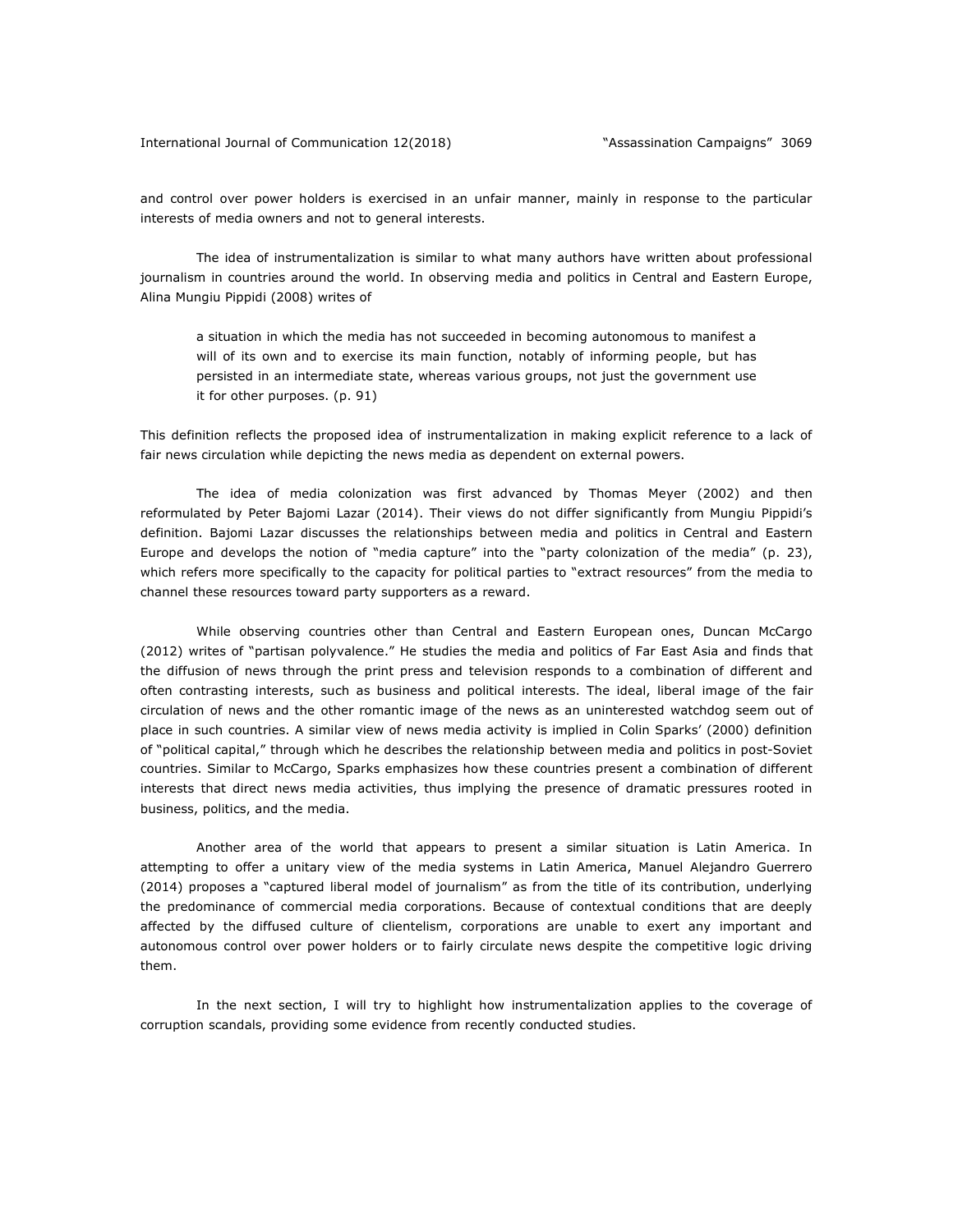#### **News Media Instrumentalization and Coverage of Corruption Scandals**

In much of the world, news coverage of scandals—and particularly of corruption scandals—aligns with what has been described thus far as media instrumentalization. This approach contrasts dramatically with the role of the news media according to liberal political thought: In reporting on scandals and illegal behaviors, the news media's role is to curb corruption. "A free press is bad news for corruption," Brunetti and Weder (2003) claim in the title of their article. This Western view of media scandals is reflected in Sigurd Allern and Ester Pollack's (2012) research in four Nordic countries:

In news journalism, material concerning political scandals is a competitive resource. While reports on political scandals in different media formats are goods in the public marketplace, they also represent symbolic capital that will boost a media business's reputation and self-image as a guardian of public life. Revealing and launching a political scandal is viewed both as a journalistic scoop and as a strategic, market-related investment in terms of reputation and interest among the general public. If the scandal leads to the departure of a government minister or of another powerful figure, then it offers proof of the news organization's power and effectiveness, and the reports will often go on to receive a media award nomination. (p. 19)

Other authors support a similar view: For Thompson (2000), media scandals serve as an opportunity to boost newspaper circulation, while the disclosure of unethical and illegal behaviors is central to the development of professional journalism and the invention of the modern concept of news. Robert Entman (2012) particularly insists on the need to "calibrate" attention to scandals while avoiding the promotion of exaggerated scoop attitudes and ensuring fair coverage.

Allern and Pollack rightly interpret media scandals as a resource in a competitive media market. However, as noted earlier, this is not possible to observe in many countries where the economic resources and legitimation that may be derived from a scoop (e.g., a scoop related to a corruption scandal) are not considered a major aim of professional journalism. Rather, other interests and goals appear to drive reporting activity. It is this type of coverage of corruption scandals that I consider in this article.

As noted earlier, many non-West world regions apply the logic of instrumentalization. The investigation and disclosure of corruption cases responds to the particular interests of media owners and their political allies, thus confirming the narrow relations between the news media and other social powers (economic, political, etc.), as evidenced in expressions such as "political capital," "partisan polyvalence," and "media capture." Obviously many cases of instrumentalization of corruption scandals exist in the West as well. In the collection edited by Allern and Pollack (2012), Jenssen and Fladmoe (2012) discuss Nordic cases of instrumentalization. Coverage of corruption in the French media is frequently directed by partisan aims. For example, Gaulliste minister Pasqua is particularly attacked by the center-left *Le Monde*, whereas the rightist Le Figaro focuses particularly on scandals involving the leftist Guerini (ANTICORRP, 2016).<sup>3</sup> In

 $3$  It should be noted that a large part of the French press is owned by industrial or financial conglomerates that rarely use the news media for their own interests.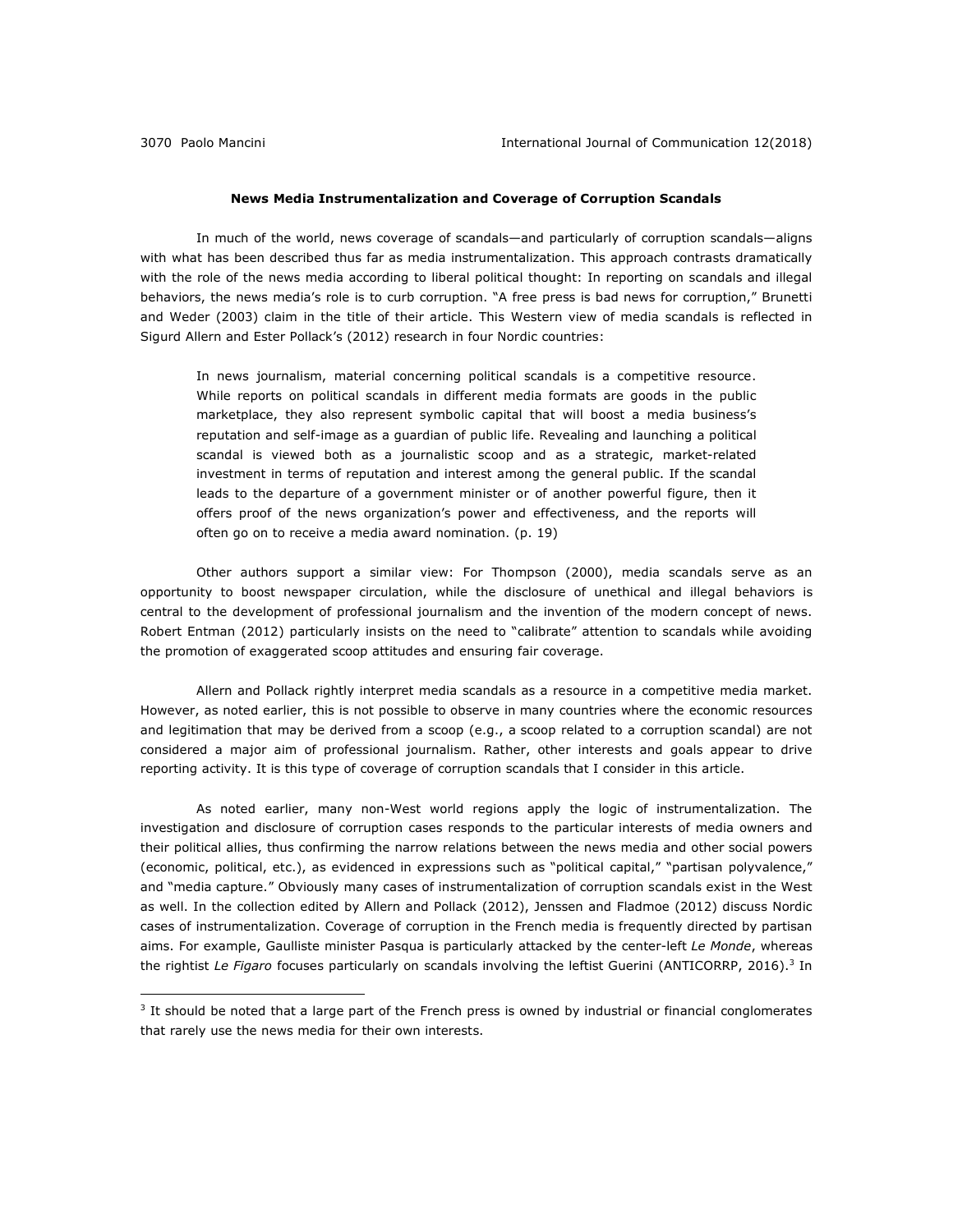the United States, the 2012 Bengazi scandal was used to undermine the 2016 presidential campaign of Hillary Clinton.

#### *Corruption Cases in Seven Countries*

The findings from the European Union–funded project ANTICORRP (2016), and the "Media and Corruption" work package in particular, confirm the proposed interpretation. This study investigated the coverage of corruption cases in seven countries: France, Hungary, the United Kingdom, Italy, Latvia, Romania, and Slovakia. These countries represent Western European democracies (France, Italy, United Kingdom) and Central and Eastern European ones (Hungary, Latvia, Romania, Slovakia).<sup>4</sup>

Four newspapers of different political affiliations (rightist/conservative and leftist/liberal papers) and genres (elite and tabloid papers)<sup>5</sup> were analyzed in each country for the period 2004–13. The following newspapers were analyzed:

Italy: *La Repubblica, Il Corriere della Sera, Il Sole 24 ore, Il Giornale* Hungary: *HVG, Origo, MNO, Nepszava* Slovakia: *Hospodarske Noviny, Novy Cas, Pravda, Sme* Romania: *Ziarul Financiar, Libertatea, Journalul National, Romania Libera* France: *Le Monde, Le Figaro, Les Echos, Ouest France* United Kingdom: *The Guardian, The Financial Times, The Sun, The Times* Latvia: Diena, NRA, Latvijas Avize, Dienas Bizness

The selection of newspapers was aimed to capture the overall nature of the national press system: For instance, the more international character of the British press was reflected in the selection of two papers with important international circulation (*The Financial Times* and *The Guardian*), and the papers selected for Italy reflect the absence of a tabloid press in the country. Moreover the choice of the corpus was influenced by the availability of sources.<sup>6</sup>

In this study, corruption was defined as an "umbrella concept" (Varraich 2014), including unfair behaviors such as bribery, kickback, embezzlement, collusion, clientelism, familism, and nepotism. Some of these behaviors are not strictly illegal, but they represent the cultural ground where corruption takes root. We considered all cases that included the seven words listed above. They could involve political figures and other figures and could be uncovered by the judiciary and by journalists.<sup>7</sup>

<u>.</u>

<sup>&</sup>lt;sup>4</sup> These countries are where the research teams participating in the project were based.

<sup>5</sup> We did not consider the distinction between local and national press mostly because it was difficult to access local papers.

<sup>6</sup> For instance, in France, we did not analyze *La Canard Enchainé*, which covers scandals at large, because of the difficulty in retrieving all the issues that were supposed to be investigated.

 $<sup>7</sup>$  Initially all the selected articles (183,941) were analyzed through computerized content analysis, and</sup> then a sample of these articles (12,742 articles) was analyzed by trained coders.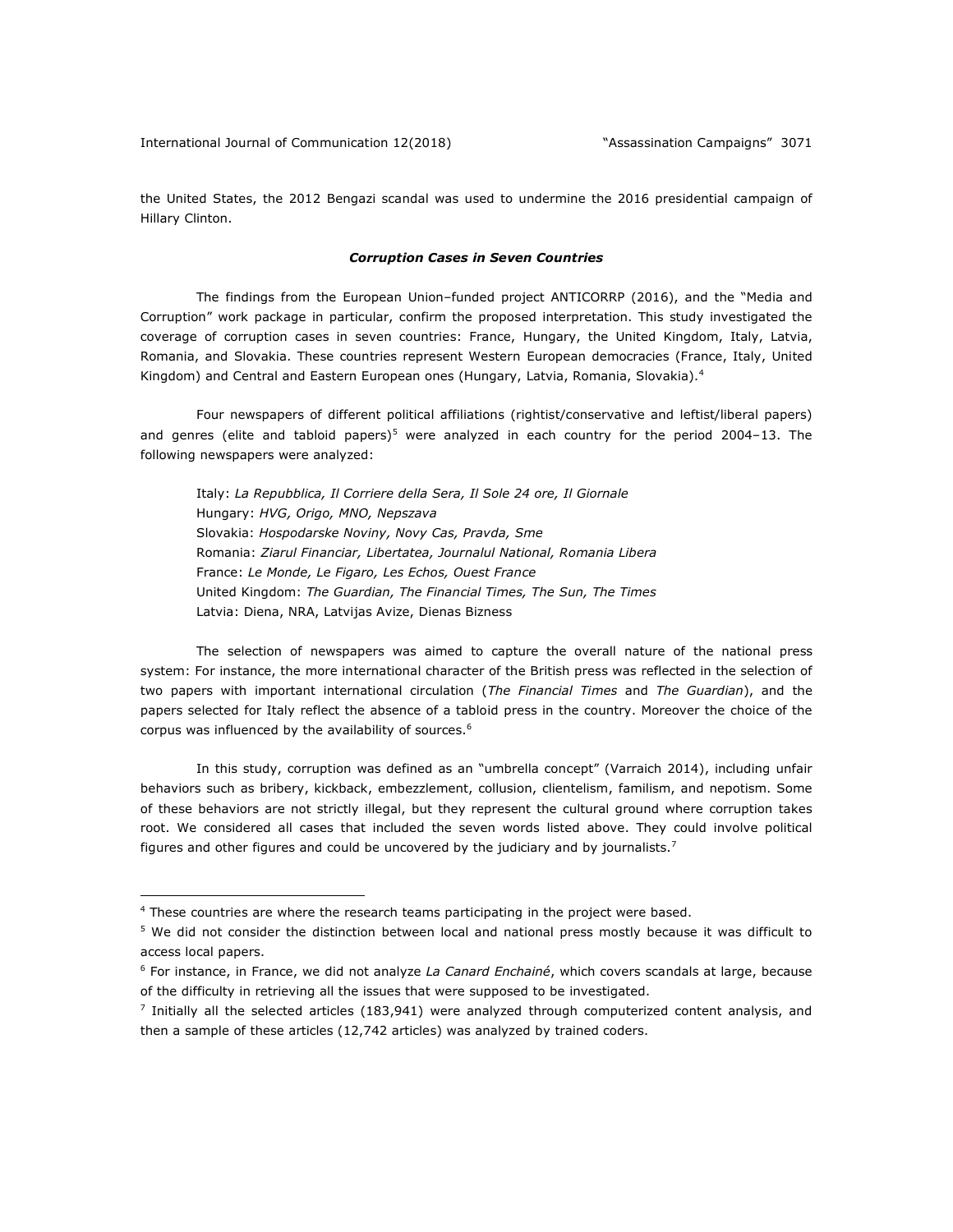Two of the researched countries are established Western democracies (France and the United Kingdom). In these countries, despite some major differences, the so-called Western model of journalism is in operation. Four countries (Hungary, Latvia, Romania, and Slovakia) are part of the "third wave" of democratization (Huntington, 1993) and can be called "new democracies." They are Central Eastern European countries that arrived at this stage since the fall of the Soviet Union. As the title of a well-known book states, they seem to be still fighting to "find the right place on the map" (Jakubowicz & Sukosd, 2008) of democracy. Indeed, their institutions undergo continuous and often contradictory changes, as observed in much of the literature on transitology (Linz & Stepan, 1996).

Despite a long democratic tradition in the Italian political system, several scholars (Almagisti, Lanzalaco, & Verzichelli, 2014) stress its "transitional" character. Since the "bribery city" scandal of 1992– 93, Italy remains in a long period of transition after the disappearance of all political parties of the socalled first Republic, replaced by a "second Republic" following those events. The country features many of the conditions that characterize transitional democracies: extreme political and institutional volatility with new parties continuously appearing on the scene, only to disappear after short time. The institutional apparatus, too, experiences frequent changes, and only recently was a new electoral law approved after a long and harsh period of debate. Institutional and political changes have been so frequent that, to emphasize the current period of uncertainty, political scientists talk of a "third Republic" (Calise, 2006). Therefore, it seems reasonable to define Italy as a democracy in transition, even if not in the sense intended in the transitology literature, which stresses the shift from a dictatorship to democracy.

In the new and transitional democracies examined here, media instrumentalization seems to be the norm—at least more so than in Western Europe—and the coverage of corruption scandals is often an important part of this instrumentalization tendency. Indeed, the already mentioned findings reveal a striking difference between the representation of corruption in what we define as established Western democracies (France and the United Kingdom) and in new and transitional ones (Central and Eastern European countries and Italy). In established Western democracies, newspaper coverage of corruption tends to focus on cases occurring in international and foreign arenas (see Figure 1), highlighting the involvement of foreign politicians and officials while national corruption seems to be less important. On the contrary, newspaper coverage of corruption scandals in the new and transitional democracies focuses almost completely on internal cases of corruption that primarily involve local politicians and officials. In all the investigated countries, most of the articles dealing with corruption scandals derive from reporting on judicial activities (47%), and only 5.4% of them are the product of investigative journalism.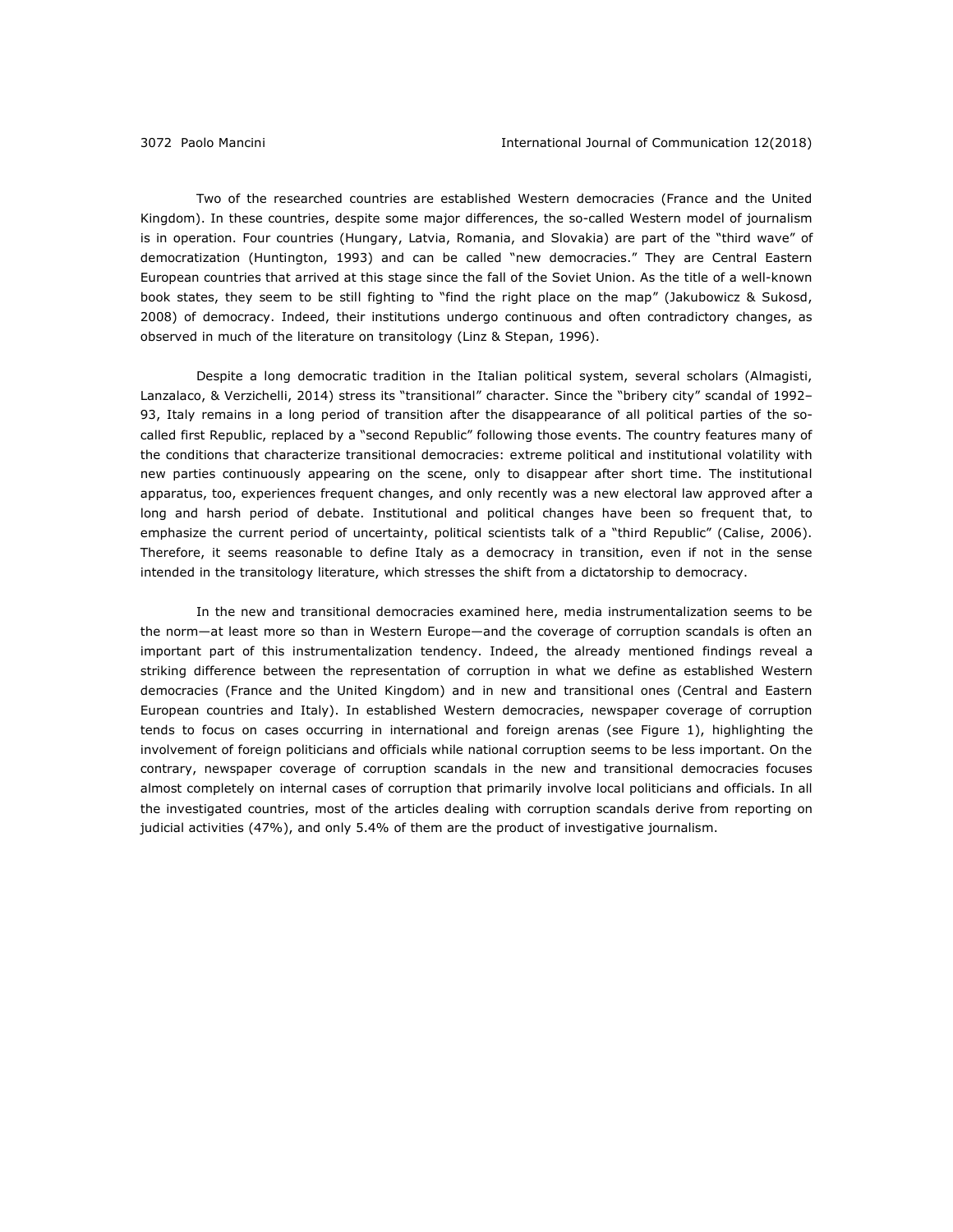

*Figure 1. Arena of focus by country (%) for newspaper coverage of corruption scandals.*

Various interpretations of this different approach to the coverage of corruption scandals can be proposed. First, new and transitional democracies are more corrupt than other countries based on wellknown data from Transparency<sup>8</sup> International (although these data measure levels of perception and not the real existence of corruption—a behavior that is almost impossible to measure). The 2016 Transparency International Corruption Perception Index ranks the United Kingdom as number 10 in the index of less corrupt countries, France as number 23, Latvia as number 44, Slovakia as number 54, Hungary as number 57, Romania as number 57, and Italy as number 60. New democracies are generally considered more corrupt than established democracies for a number of reasons (Treisman, 2000). Moreover, the newspapers of established democracies that were examined for this study enjoy much broader international circulation (i.e., *The Guardian*, *The Financial Times*, and *Le Monde*) and therefore focus much more than other newspapers on the international arena and foreign countries.

Two completely different representations of corruption emerge from these data: In new and transitional democracies of Central Eastern Europe and in Italy, corruption is a matter that is strictly related to domestic politics and public administration; the established democracies of France and the United Kingdom do not seem to be touched by this "plague" (as corruption is often characterized; Bratu & Kazoka, 2018).

Other parts of the ANTICORRP (2016) project complete the picture emerging from the computerized and human-assisted content analysis. They find dubious sources of most of the coverage of corruption that tends to derive from "interested" leaks and from unidentified sources (often secret service agents). This evidence points to an overlap between the work of reporters and external interests in

<u>.</u>

<sup>8</sup> https://www.transparency.it/corruption-perceptions-index/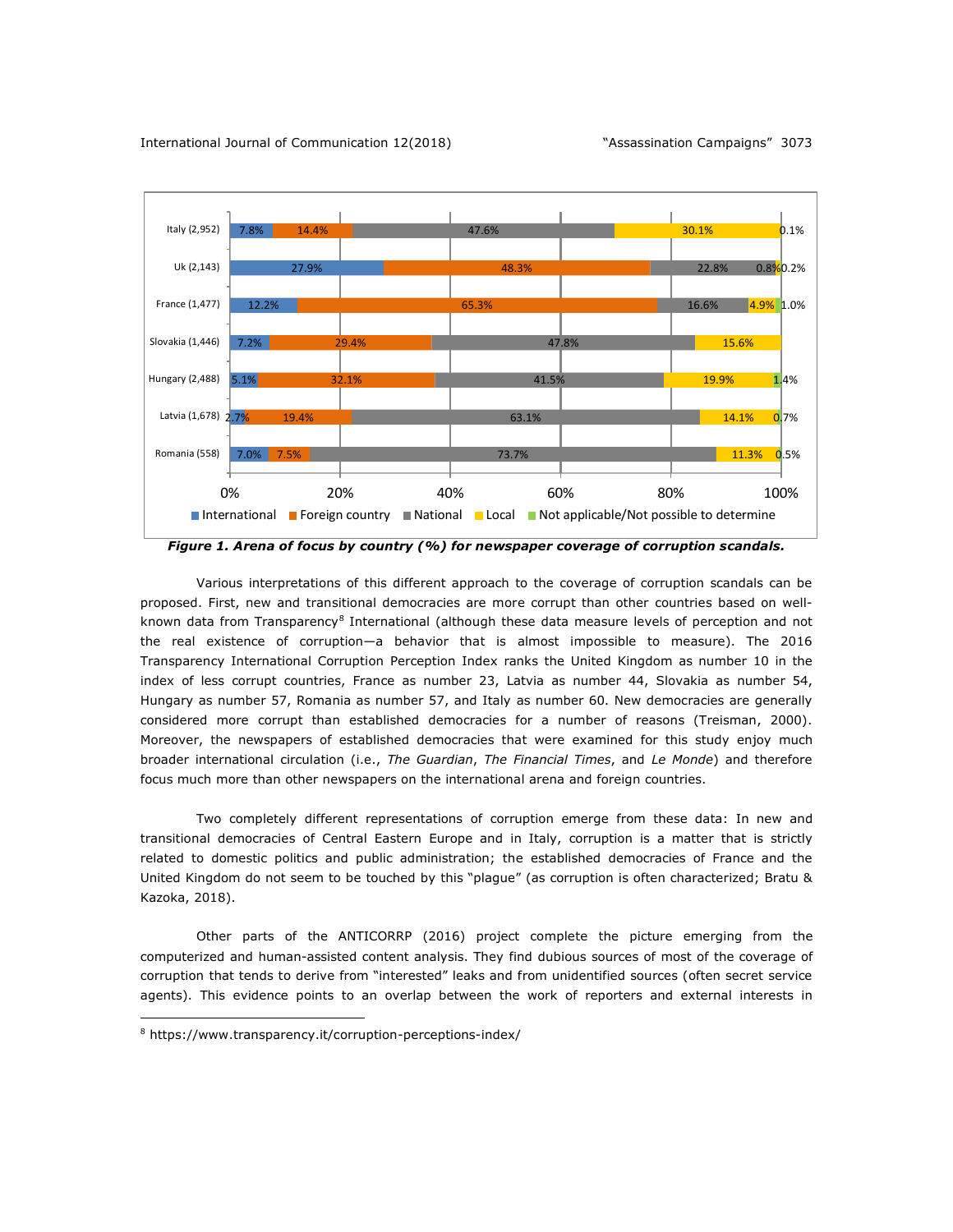generating the circulation of corruption news in response to particularistic and often hidden interests (Stetka & Ornebring, 2013). Investigative journalists, too, act on leaks that are part of a logic of instrumentalization.

The blurred origins and the subsequent developments of corruption scandals do not allow us to understand clearly how the scandal erupts and who starts it. Each of the involved figures, including the judiciary, has its own burden of particularistic interests. Even if the corruption scandal comes to light because of fair judiciary investigations, instrumentalization occurs in the way journalists cover and exacerbate the scandal. The West is not immune from these practices, but they tend to be used much more in new and transitional democracies.

Particularly in the case studies section of the ANTICORRP project, attention is devoted to specific journalistic practices, such as that of "kompromat," which originally referred to the production and diffusion of news in Russia by often anonymous sources to destroy the reputations of political or entrepreneurial figures (Koltsova, 2006; Ledeneva, 2006). Alena Ledeneva (2006) explains: "The word Kompromat has no direct equivalent in English. Its literal translation―compromising material―refers to discrete information that can be collected, stored, traded or used strategically across all domains: political, electoral, legal, professional, judicial, media or business." (p. 58)

True or false corruption stories seem to fit particularly well with kompromat practices (Ledeneva, 2006). The ANTICORRP report on media and corruption stresses that this practice is now common across many countries of Central and Eastern Europe; it often occurs together with the similar practice of blackmail, in which news from undefined sources is circulated to damage the reputation of public figures.

Many studies on other regions of the world discuss similar and even more dramatic situations, where reporters are subjects of economic, judiciary, and even physical threats because of corruption stories (Milojevic & Krstic, 2018; Relly & Bustamante, 2014; Ristow, 2010).

#### *The Politics of Trust*

What Thompson (2000) writes in his book *Political Scandal* may serve as another explanation for the observed differences. In referring essentially to established Western democracies, Thompson suggests that

the growing prevalence of political scandals has less to do with a general decline in the moral standards of political leaders than with the changing ways in which and the extent to which the activities of leaders are disclosed and scrutinized in the public domain. (p. 107)

Thompson suggests that the increased visibility of political leaders relies almost exclusively on the news media; thus, he introduces the notion of the "politics of trust" to capture the notion that with the weakening of ideological ties between citizens and party organizations and with the increasing personalization of political life that he observes in the Western world, "people become more concerned with the characters of individuals" (p. 112) and with their reputations. Scandals become a sort of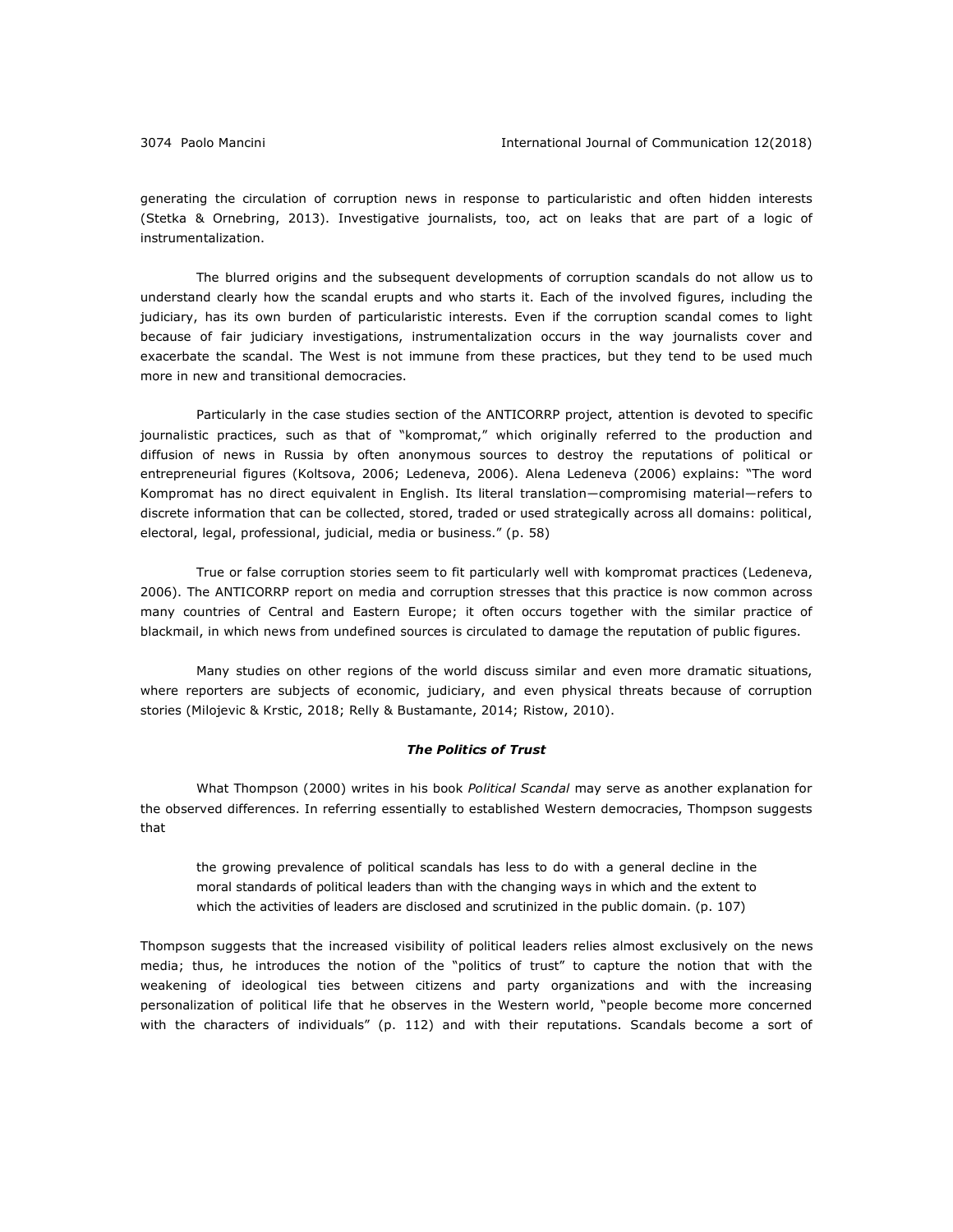"credibility test," and, indeed in many cases, they are used to undermine and destroy the reputations of political competitors.

The politics of trust may serve as another explanation for the observed differences in the coverage of corruption scandals in new/transitional and established democracies. Conditions that seem to determine the politics of trust appear to be more important in new and transitional democracies than they are in established democracies, such as those of Western Europe. Indeed, Thompson's idea of the politics of trust refers to the situation he observed in Western countries. The thesis I want to put forth in this article is that in new and transitional democracies there exist specific conditions that enhance the politics of trust and therefore news media instrumentalization.

In new and transitional democracies, corruption coverage is mostly designed to destroy the reputations of potential competitors, because ideological links that typically connect citizens to political organizations are weak—weaker than such links are in Western countries. Party structures are also weak, volatile, and personalized. In such a situation, the news media serves as the main channel for reaching citizens. Moreover, state institutions are "under construction" and subject to various pressures that imply the presence of conflicts among leaders and vested interests.

## **Which Contextual Factors Foster News Media Instrumentalization and the Politics of Trust?**

Several conditions can foster the politics of trust in new and transitional democracies. First, instrumental coverage of corruption scandals can be observed mainly in countries where the news media is not a profitable enterprise and is therefore easily swayed by external interests. Such conditions are observed in many countries around the world, particularly in the Central and Eastern European countries analyzed in the ANTICORRP project. The recent retreat of foreign investors in this region denotes the presence of an ambiguous and relatively poor competitive market. After the fall of the Berlin Wall, many publishing industries of Western Europe invested in these countries; however, after several years, they found that profits were not as high as expected, and pressures from governments and political and business actors were so prevalent that it was often preferable to retreat and sell their local enterprises to vested interests that had spurred their retreat. In an article published in *The International Journal of Press/Politics*, Vaclav Stetka (2012) offers a detailed list of foreign investors who initially purchased papers in Central and Eastern European countries and who later sold to "local oligarchs." Stetka concludes by referring to the words of foreign investor Bodo Hombach, chief executive officer of the German WAZ Media Group, who made such a retreat: "Oligarchs in the Balkans are buying newspapers and magazines ever more often to exert political influence and not to win money" (p. 441).

The Italian case serves as another example of a similar situation. In Italy, the coverage of corruption cases is often instrumentally oriented depending in large part on a well-established habit that Italian scholars define as "impure publishing" (Mancini, 2015). Because of their low circulation, Italian newspapers are not able to generate profits and therefore have been purchased by enterprises and businesspeople with interests outside the field of print press. These owners use the newspapers to promote their own interests, and this practice has become so widespread that it significantly shapes the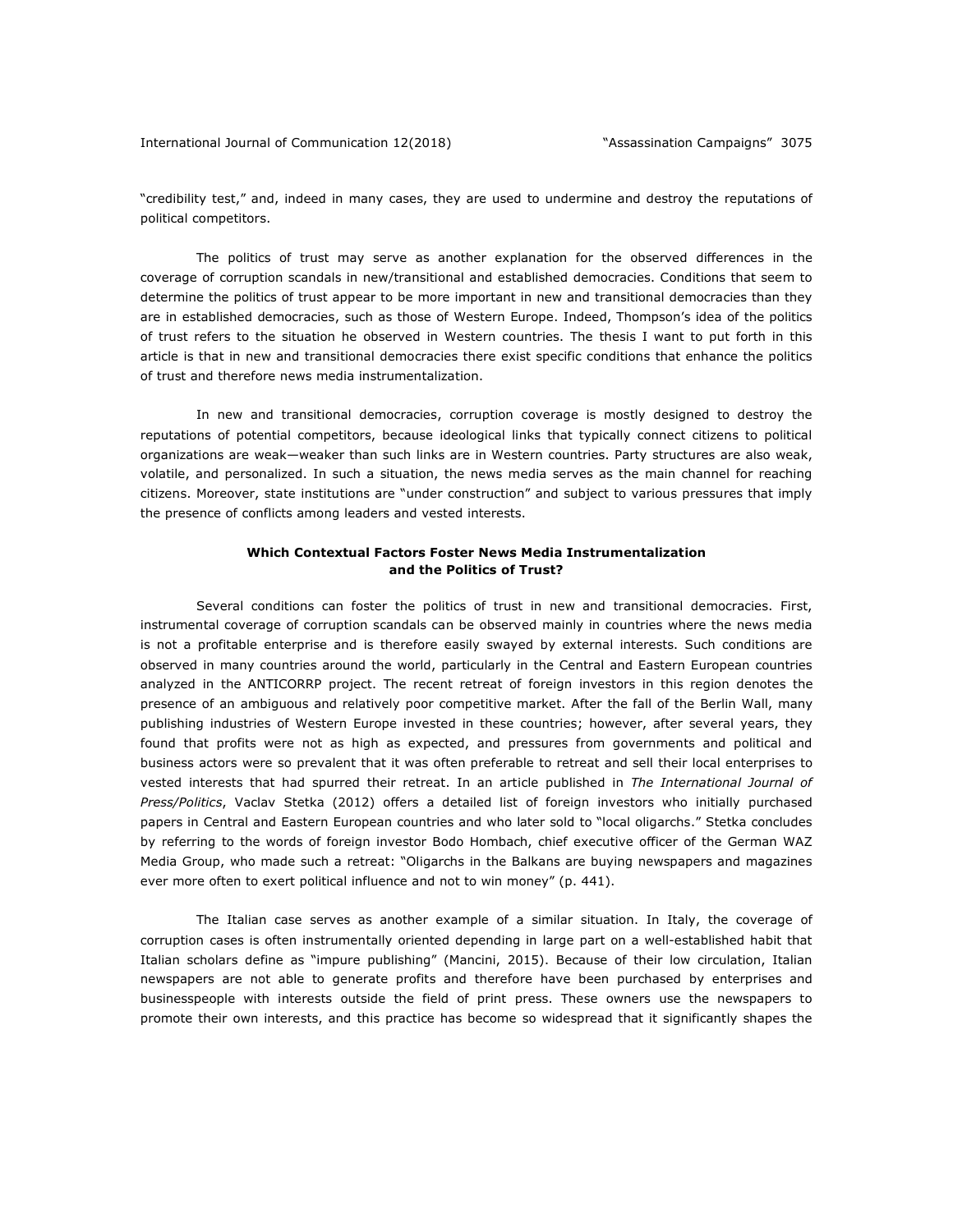country's media system. The coverage of corruption cases is largely dependent on this overlap between business interests and news media and on a long tradition of political parallelism. As observed in Italy, political affiliations and media market competition combine in a blurred manner: "In Italy, *la Repubblica*, a traditional leftist newspaper, reflects the large amount of attention paid to corruption affairs involving Silvio Berlusconi (rightist leader) (in particular, the Ruby affair), whose media conglomerate is a competitor of the *la Repubblica* group" (Mancini, Mazzoni, Cornia, & Marchetti, 2017, p. 83).

Low revenues are not always the cause of an instrumental use of the media. For instance, the "captured liberal model of journalism" observed in Latin America, which involves high levels of instrumentalization, appears to work despite the high revenues of many media corporations, such as Televisa and Rede Globo. As discussed below, other conditions determine the instrumentalization of these profitable media in this part of the world as well as their methods of covering corruption scandals.

#### *A High Level of Instability*

The instability of state institutions is another cause of media instrumentalization. What political scientists call the "politicization of the state" (Grzymala-Busse, 2003) refers to a situation that is common in new and transitional democracies in which many state institutions are not yet defined and undergo frequent and often contrasting changes of an institutional and legal nature. For countries that transition from an authoritarian regime to a democratic one, a new legal apparatus that differs from the previous one must almost always be established, and its elaboration and approval take a long time. At the same time, state institutions often are subject to different and contrasting pressures (Linz & Stepan, 1996). Political and economic groups in turn try to shape these new institutions and their legal apparatuses depending on the particular interests of the groups. Such a scenario occurred in many countries of Central and Eastern Europe before they joined the European Union because they needed to establish a new legal apparatus to access the union. Several laws were quickly changed (and often contradicted) after a few years or months. The news media served as an exemplary arena for such battles.<sup>9</sup> Belakova and Tarlea (2013) note: "Media legislation in the Czech Republic, Slovakia and Romania has undergone many, often contradictory, changes since 1989. In particular, the broadcasting laws and public service media legislation in Slovakia have suffered from high volatility" (p. 5).

In other words, in these countries, it is possible to observe a high level of instability through which different actors adapt or try to adapt new institutions to their interests. The news media serves as part of this attempt, and coverage of corruption scandals has become an important instrument for imposing pressure on decision makers. The 1996 Tocsik case in Hungary illustrates this situation well (see Hajdu, Pápay, & Tóth, 2016): Marta Tocsik was in charge of the privatization of several Hungarian state properties following the fall of the previous ownership regime, and she had to establish a new legal framework of rules for allotting different portions of previous state property. These rules involved using a large volume of economic resources and facing several pressures. Based on undisclosed sources, Tocsik was accused of accepting bribes to favor close political allies in the distribution of state properties. The

<sup>9</sup> On this point, see reports of the Media and Democracy in Central and Eastern Europe project (https://mde.politics.ox.ac.uk/). See the "Media Legislation Report" in particular.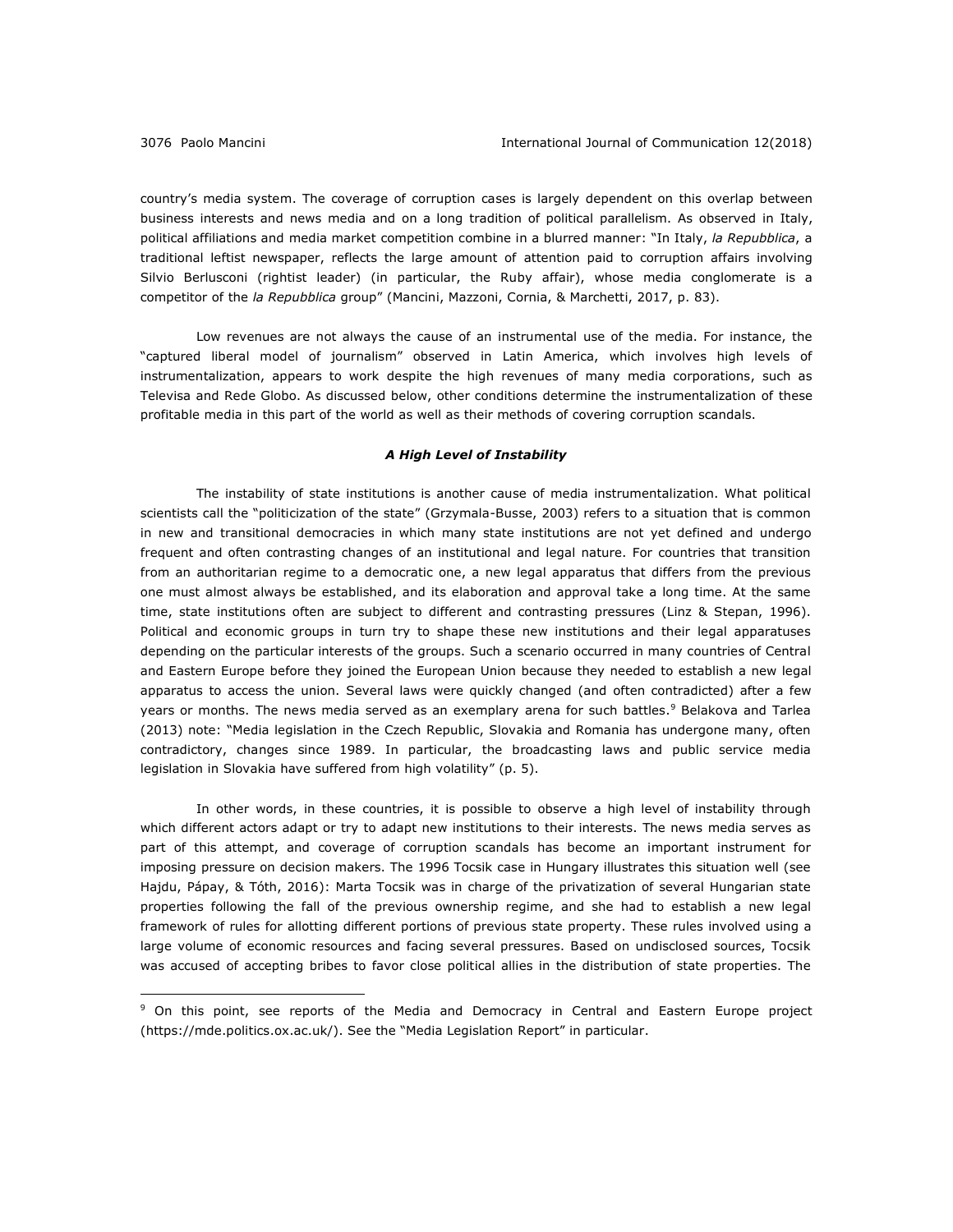<u>.</u>

case, which was started by a Hungarian weekly after undisclosed leaks, lasted several years and resulted in contrasting judiciary decisions. The authors of the study reported that the "Tocsik case was closely followed by the media and was used as a political tool to gain political capital" (Hajdu et al., 2016, p. 4). A stage of institutional and legal transition was in some ways passed through a corruption scandal.

#### *Political and Electoral Volatility*

Political volatility is another cause of the instrumentalization of corruption scandals. Under the general label of political volatility, different aspects of social and political systems can be considered that affect the coverage of corruption scandals. First, political volatility can refer to the instability of political parties. In many countries, especially in transitional democracies, political institutions are weak and not well established. Moreover, these institutions are volatile, with new parties suddenly established before an election campaign and disappearing after the vote.<sup>10</sup> Such a scenario is clearly reflected in the instability of governments that undergo frequent changes as parties appear and disappear and change names and compositions. Data from the Parliaments and Governments Database (Döring & Manow, 2018) clearly show that new and transitional democracies (with the exception of Hungary) are marked by a higher level of political fluctuation (Laakso & Taagepera, 1979) and fragmentation. In these countries, there are many parties, and governments change often. The United Kingdom exhibits the best performance in terms of both fragmentation levels and fluctuation (stable political institutions and low level of fragmentation), while Hungary and France occupy a position between the United Kingdom and other Eastern and Central European countries. Hungary presents less severe fluctuations than the other new democracies investigated in this article—probably because of the stability of the Fidezs Party and the previous government ruled by the Hungarian Socialist Party. In the countries presenting higher levels of fragmentation and fluctuation, the number of corruption scandals involving home politicians acting within a national or local arena is much higher than in the other analyzed countries. In these countries, news media instrumentalization plays a major role in the coverage of corruption.

Fluidity in the overall party system structure can imply harsh struggles, uncertainties about rules, and frequent changes in government personnel and in party structures that may push print press owners and journalists to focus on the reputation of political actors. This condition is reflected in the instability of governments, with high levels of government turnover in new and transitional democracies. Indeed, Romania, Latvia, Italy, and, to some extent, Hungary experienced a greater number of governments in the period 1990–2016 and therefore higher levels of institutional volatility; in contrast, the United Kingdom was the most stable country (see Table 1). There are two exceptions: Hungary shows more political stability than other new democracies, and France presents a high level of government turnover, which is affected by the fact that, under the main position of the president of the republic, governments are frequently replaced while their compositions remain nearly unchanged (see Table 1). Under the presidency of Francois Hollande, Manuel Valls formed three quite similar governments.

 $10$  A representative case is the Slovenian parliamentary election of July 14, 2014, which was won by the party of Miro Cerar established in June of the same year. Similar cases can be observed for Bulgaria, with Simeon Borisov and Bojko Borisov establishing their own parties, which were in place for a few years.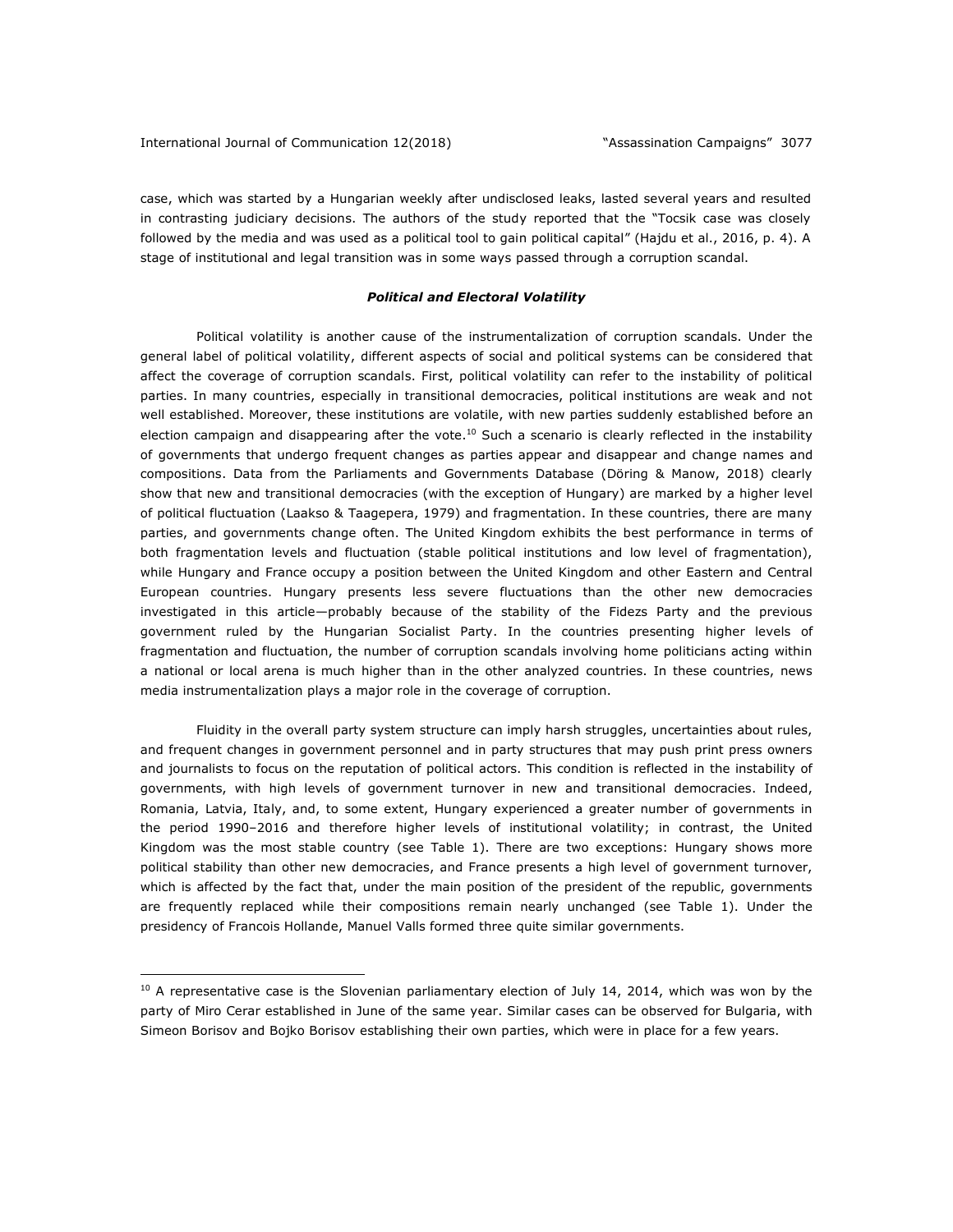| Country        | Number of governments | Average duration (months) | Turnover index <sup>a</sup> |
|----------------|-----------------------|---------------------------|-----------------------------|
| France         | 19                    | 16.6                      | 73.1                        |
| Hungary        | 11                    | 28.2                      | 42.3                        |
| Italy          | 19                    | 16.7                      | 73.1                        |
| Latvia         | 24                    | 13.0                      | 92.3                        |
| Romania        | 22                    | 14.0                      | 84.6                        |
| Slovakia       | 17                    | 19.1                      | 65.4                        |
| United Kingdom | 9                     | 37.9                      | 34.6                        |

## *Table 1. Frequency of Government Turnover Between 1990 and 2016 in the Seven Investigated Countries*

*Note.* Government turnover means that new cabinets are defined for (1) any change in the set of parties holding cabinet membership, (2) any change in the identity of the prime minister, (3) any general election, and (4) any substantively meaningful resignation.

<sup>a</sup> Turnover index is calculated as G / Y  $\times$  100, where G represents the number of government turnovers, and Y denotes the number of years. Thus, the index measures the number of government turnovers occurring every 100 years.

*Source.* Our elaboration of data is drawn from Döring and Manow (2018).

Higher government turnover may imply frequent changes in the legislative apparatus as well as in the personnel composition and therefore uncertainty about the frameworks of formal and informal rules. Within this situation of turmoil, personal attacks (so-called assassination campaigns) are more frequent and more successful because of the overall volatility of the political structures.

Government turnover (and political volatility) often is directly determined by corruption scandals. In Romania, the president of the republic, Traian Basescu, was suspended twice from his office because of corruption and other accusations by the press. In both cases, a referendum was called. In Slovakia, the political elections of 2012 were deeply affected by the well-known "Gorilla" corruption scandal involving politicians, businesspeople, and secret service officers that was widely covered in the press. The case started just before the election with the Web publication of transcripts of conversations among highranking officials. In Italy, the Silvio Berlusconi cases confirm how corruption scandals may affect political life and its stability. $11$ 

Because of the overall observed trends of political volatility, high levels of electoral volatility also occur, with citizens moving easily from one party to another and from one candidate to another. There is a weak identification with the existing party structures, and it is subject to frequent variations. In the introduction of his book on political volatility in Central and Eastern European countries, Sergiu Gherghina (2015) writes that "unfriendly environments combined with ideological confusion and weak programmatic identities among competitors of the first post-communist elections led to a situation in which voters could hardly be expected to develop identification with and loyalty to particular parties" (p. 2).

 $11$  For instance, Berlusconi is currently prevented from holding public office because he was convicted for corruption and fiscal fraud.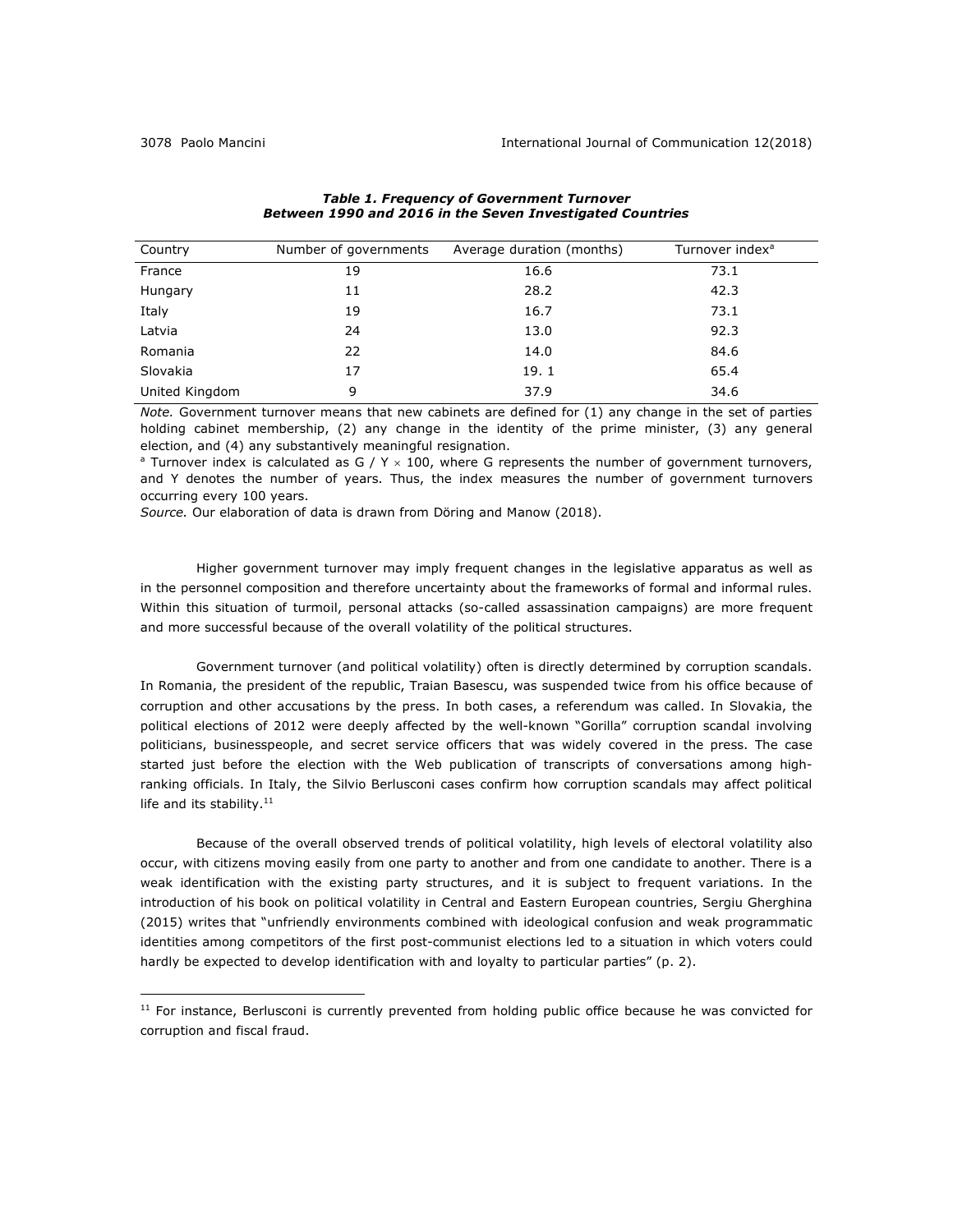In several sections of his work, Gherghina quotes the analyses of other scholars and stresses how levels of electoral volatility are much higher in Central and Eastern European countries than they are in the rest of Europe. This finding is confirmed with data indicating much higher levels of electoral volatility in new and transitional democracies than in established democracies. France and the United Kingdom are the most stable in terms of voting behaviors (see Table 2).

| ior are beven countries onder investigation |                  |                  |                    |  |  |
|---------------------------------------------|------------------|------------------|--------------------|--|--|
| Country                                     | Reference period | National average | Number of election |  |  |
|                                             |                  |                  | periods            |  |  |
| France                                      | 1993-2012        | 17.6             | 5                  |  |  |
| Hungary                                     | 1994-2010        | 27.6             | 5                  |  |  |
| Italy                                       | 1992-2013        | 21.1             |                    |  |  |
| Latvia                                      | 1995-2011        | 39.2             | 6                  |  |  |
| Romania                                     | 1992-2008        | 29.7             | 5                  |  |  |
| Slovakia                                    | 1992-2010        | 34.8             | 5                  |  |  |
| United Kingdom                              | 1992-2010        | 7.0              | 5                  |  |  |
|                                             |                  |                  |                    |  |  |

| Table 2. Pedersen Index of Net Electoral Volatility (Average Value) |  |
|---------------------------------------------------------------------|--|
| for the Seven Countries Under Investigation                         |  |

*Note.* Electoral volatility (Pedersen index) denotes the net change in voting behaviors within an electoral party system from one election to another (Bartolini, 1986; Pedersen, 1979; see also https://whogoverns.eu/party-systems/electoral-volatility/). According to Pedersen, it determines "to what extent party strength is being reallocated from one election to the next between losing and winning parties" (p. 6). According to this perspective, volatility serves as a good indicator of the stability (or instability) of a national party system. Scholars (Bértoa et al., 2016) have recently faced problems related to how much net volatility can be considered a precise statistical tool for analyzing changes in party systems of Eastern and Central European countries because of the large number of splits and mergers occurring between parties in the region.

*Source.* Our elaborations of data drawn from http://www.ruthdassonneville.com and Dassonneville and Hooge (2011).

A higher level of electoral volatility may drive toward personalization of politics and therefore the overall condition of the politics of trust. The volatility of party organizations and the weakness of the ideological and cultural links with citizens may foster the role of single figures of politicians and the role of news media as the main occasion of political socialization. New party organizations often are established within a short period of time by politicians or businesspeople or by others who, for various reasons, decide to enter the political arena<sup>12</sup> without any strong political and ideological background and without rooted organizations. They are, therefore, more exposed to personal attacks through the news media on different matters, including corruption.

<sup>&</sup>lt;sup>12</sup> Entrepreneurs have often entered the political arena in Central and Eastern European countries. Former Czech finance minister Andrej Babis was an entrepreneur for several years and spent much of his life abroad before deciding to become a politician and establish his own political party (ANO 2011). Simeon Borisov was king of Bulgaria from 1943 to 1946 and then left the country to go into business; he returned to Bulgaria in 2001 to establish his own party, NDSV, and he acted as prime minister for a short period.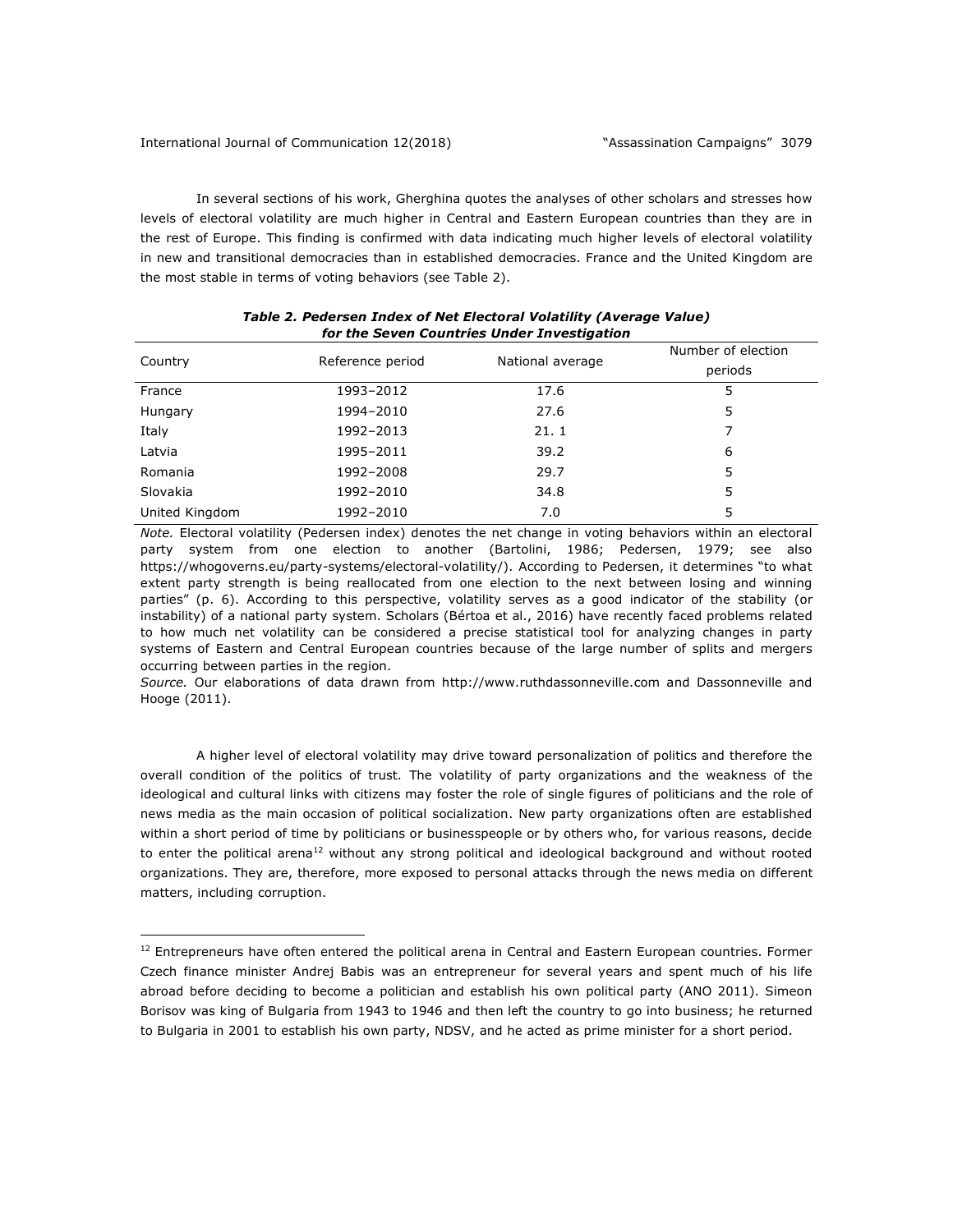The politics of trust aligns with these conditions because the coverage of actual or supposed corruption scandals, initiated by either partisan news media or even partisan and interested judiciary structures, serves as an effective instrument for undermining the reputations of actual or potential political and business competitors who are not supported by established and well-known organizations. They are not based on a grounded ideological and cultural framework but instead on personal appeals to citizens that are mostly delivered through news media, with every leak of potentially illegal or unfair behavior serving as an opportunity to attack.

These specific aspects of the political system are consistent with a general political culture that is inclined toward particularism rather than universalism, with clientelism prevailing over rational legal authority (Hallin & Mancini, 2004; Hallin & Papathanassopoulos, 2002). Even when legal apparatuses exist, they often garner little respect, which is a matter of particularistic interpretation and application. Informality is widespread despite the high levels of assumed formality that are almost always contradicted by everyday behaviors. Professional journalism is also affected by an absence or weakness of universal rules because everyday behaviors often contradict professional and ethical codes (which have not been established at all in many countries). Feeling a sense of inclusion in a profession defined by common rules, attitudes, and behaviors is weak because consensus on universal and shared principles is limited (Ornebring, 2012; Waisbord, 2017).

Marina Kurkchiyan (2009) makes an interesting point in an investigation of the "legal culture" in Russia. Her report on the transplant of two Russian media regulation bodies similar to the British Press Complaints Committee notes that the attempt dramatically failed because of important differences in the legal cultures of the two countries: Russia's legal culture is determined by the fact that "the moral structure of the society has disintegrated and has atomized down to the level of personal values as opposed to an agreed communal space" (p. 359). Russian legal culture essentially relies on informality despite high observed levels of formality. Kurkchiyan writes of a "two-sided nature of law" (p. 355), which is a culture that fosters control over people while determining everyday attempts to escape such control. One can expect that within this particularistic culture, even the coverage of corruption scandals does not respond to the defense of common interests or the disclosure of illegal behavior. Rather, it takes place within the practice of kompromat, which Alena Ledeneva (2006) notes is based on the almost complete absence of a shared framework of rules.

Hallin and Papathanassopoulos (2002) describe clientelism as a defining feature of the relationship between media and politics in Latin America and in parts of Southern Europe. Mireya Marquez-Ramirez and Manuel Alejandro Guerrero (2014) add that

clientelism reduces the effectiveness and efficacy of the regulation, creates conditions that allow for undue interference of the media groups in politics and, as we will see later on also plays a part in undermining the development of professional reporting practices. (p. 11)

As already noted, Latin American media corporations are often profitable enterprises and therefore do not need external economic support; nevertheless, they remain part of a broader political culture that is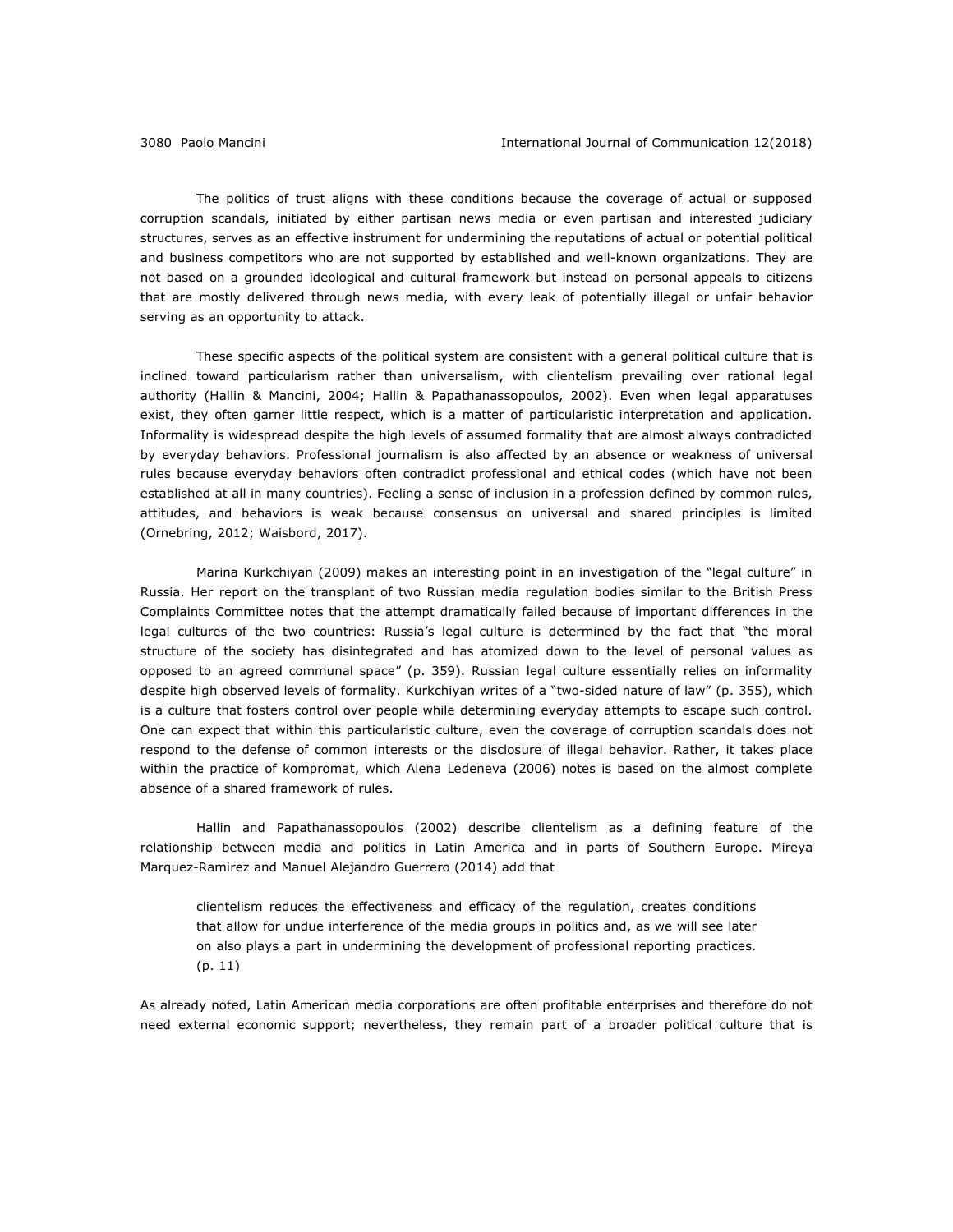deeply affected by processes of clientelism and particularism that foster specific networks of influence and shared interests. Within such a culture, "newspapers are generally conceived as political enterprises rather than as simply commercial ventures" (Waisbord, 2000a, p. 51). The coverage of corruption scandals is also strongly affected by partisanship and instrumentalization despite the recent development of investigative journalism (Waisbord, 2000a).

## **Conclusion**

This article discusses contrasting approaches to newspaper coverage of corruption scandals. In particular, I offer evidence from a study on the coverage of corruption scandals in new democracies of Central and Eastern Europe, in two established democracies (France and the United Kingdom), and in a democracy that, since 1994, has been undergoing a long period of transition (Italy). Two contrasting representations of corruption scandals emerge from the analysis of the print press. In established democracies, the coverage of corruption essentially focuses on international cases of corruption and corruption in foreign countries. In Italy and in new democracies, corruption is presented as a major problem of national politics and public administration.

These diverse representations are likely determined by different levels of corruption, and scholars and various observers, including Transparency International, have reached a widespread consensus that new and transitional democracies (this article focuses on Hungary, Latvia, Romania, Slovakia, and Italy) are more corrupt than established democracies (Mungiu Pippidi, 2015; Treisman, 2000). This explains the extensive coverage of national corruption cases in these nations. In contrast, French and UK newspapers devote more attention to corruption abroad and to international corruption. I propose an additional but not conflicting view: In new and transitional democracies, media scandals―in particular, media corruption scandals—serve as instruments of political and business struggle that attract news media attention and shape perceptions of corruption scandals. In fact, news media does not operate according to the logic of a market-driven system because media corporations respond to a combination of often-contradictory objectives, and the generation of profits is not the principle objective. The news media also does not respond to rooted assumptions of liberal thought, in which the news media is entrusted with responsibilities for the fair circulation of news and exerts detached control over power holders.

Instead, in new and transitional democracies, media scandals serve as occasions to attack and destroy the reputations of competitors in situations characterized by weak and volatile party organizations that leave space for processes of political personalization. The definition of assassination campaigns indicates that, within a situation of political turbulence and volatility, the coverage of scandals responds to the particularistic goals of media owners, their affiliates, and political actors and serves as an instrument for attacking the reputations of potential competitors rather than as a "custodian of conscience" (Ettema & Glasser, 1998).

As Siebert, Peterson, and Schramm (1956) note, "The press always takes on the form and the coloration of the social and political structures within which they operate" (p. 1). Media scandals are strictly dependent on the surrounding contexts, and in many countries, they serve as instruments of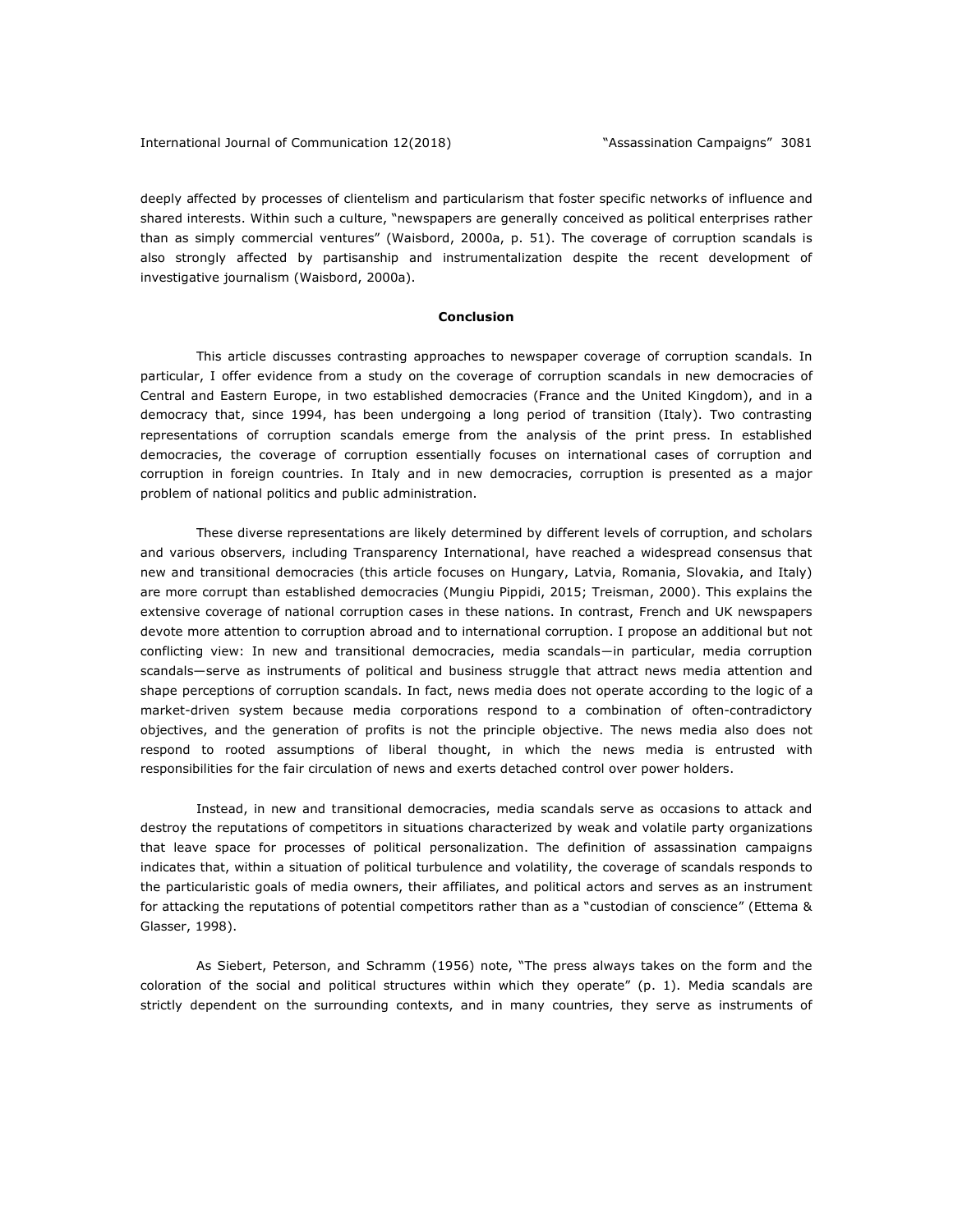particular interests rather than as competitive tools for providing effective news circulation and professional legitimation and exerting universal control over power holders.

The intention here is not to claim that news media in established, Western democracies are immune from instrumentalization, that corruption scandals do not exist in these countries, or that scandals emerge because journalists perform better investigative journalism in these countries. Corruption scandals often derive from interested leaks in established, Western democracies as well. But if we apply the suggestion by Giovanni Sartori (1991)—"the one who knows only one country knows none" (p. 245) and look comparatively at new/transitional democracies and established ones, important differences come to light. These differences confirm that, outside the West, corruption scandals respond to a logic that is quite different from the one fostering the coverage of corruption in the "tiny handful" of countries. They respond mainly to a logic of instrumentalization deriving from contextual conditions of political instability, weakness of social and political organizations, and diffusion of clientelistic links. The liberal assumption of scandals as a competitive resource within the media market is less compelling than the use of corruption coverage as a means to harm the reputation of possible political competitors, therefore representing an occasion and a tool for political struggle. Applying the term *assassination campaign* to the coverage of corruption cases is certainly brutal, but it may offer a convincing picture of the emerging differences.

#### **References**

- Allern, S., & Pollack, E. (Eds.). (2012). Mediated scandals. In S. Allern & E. Pollack (Eds.), *Scandalous! The mediated construction of political scandals in four Nordic countries* (pp. 9‒28). Gothenburg, Sweden: Nordicom.
- Almagisti, M., Lanzalaco, L., & Verzichelli, L. (Eds.). (2014). *La transizione politica italiana Da Tangentopoli a oggi* [The Italian transition from Bribery City to date]. Rome, Italy: Carocci.
- ANTICORRP. (2016). *WP6: Media and corruption* (Work Package 6). Retrieved from http://anticorrp.eu/work\_packages/wp6/
- Bajomi Lazar, P. (2014). *Party colonisation of the media in Central and Eastern Europe*. Budapest, Hungary: CEU Press.
- Bartolini, S. (1986). La volatilità elettorale [Electoral volatility]. *Rivista Italiana di Scienza Politica*, *16*, 363–400.
- Belakova, N., & Tarlea, S. (2013). *How national parliaments legislate the media in CEE: The adoption and implementation of media legislation in the Czech Republic, Romania and Slovakia. Media and Democracy in Central and Eastern Europe Project*. Retrieved from https://mde.politics.ox.ac.uk/index.php/component/content/article/32-publications/178-newmedia-legislation-report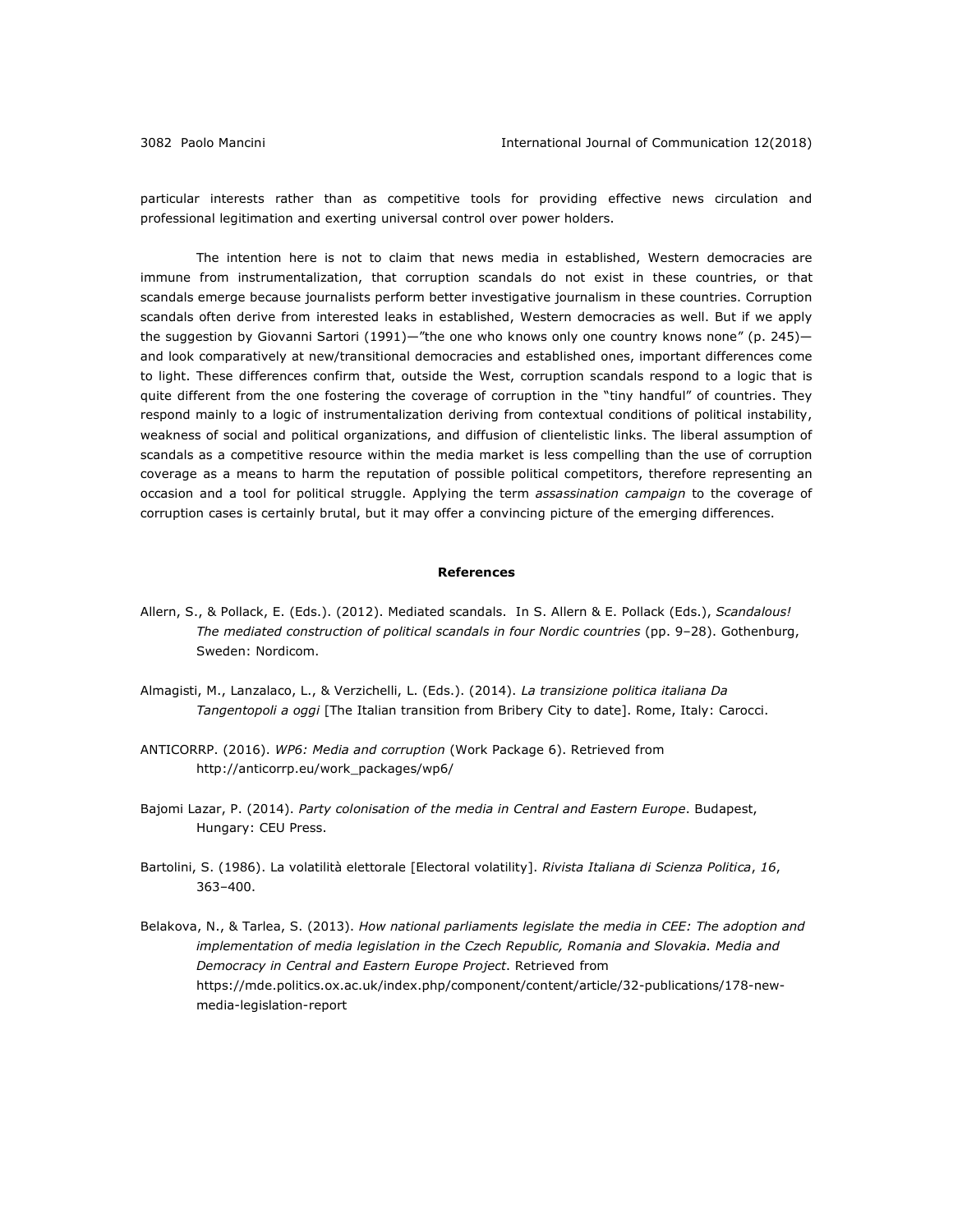- Bertoa, F.C.; Deegan-Krause, K., & Haughton, T. (2016). *The volatility of volatility: Assessing uses of the Pedersen Index to measure changes in party vote shares*. NICEP Working Paper Series 2016-10.
- Bratu, R., & Kazoka, I. (2018). Metaphors of corruption. Analysis of media coverage in Europe. *European Journal of Communication*, *33*(1), 57‒72. doi:10.1177/0267323117750695
- Brunetti, A., & Weder, B. (2003). A free press is bad news for corruption. *Journal of Public Economics*, *87*(7‒8), 1801‒1824. doi:10.1016/S0047-2727(01)00186-4
- Calise, M. (2006). *La terza repubblica: Partiti contro presidenti* [The third republic. Parties against presidents]. Bari, Italy: Laterza.
- Chalaby, J. (1996). Journalism as an Anglo-American invention. A comparison of French and Anglo-American journalism, 1830s–1920s. *European Journal of Communication*, *11*(3), 303–326. doi:10.1177/0267323196011003002
- Curran, J., & Park, M. J. (Eds.). (2000). *De-Westernizing media studies*. London, UK: Routledge.
- Dassonneville, R., & Hooghe, M. (2011). *Mapping electoral volatility in Europe. An analysis of trends in electoral volatility in European democracies since 1945*. Paper presented at the 1st European Conference on Comparative Electoral Research, Sofia (Bulgaria).
- Dassonneville, R. (2015). *Net volatility in Western Europe: 1950–2014*. Dataset. KU Leuven: Centre for Citizenship and Democracy Retrieved from http://www.ruthdassonneville.com/data.html
- Döring, H., & Manow, P. (2018). *Parliaments and governments database (ParlGov): Information on parties, elections and cabinets in modern democracies* [Development version]. Retrieved from http://www.parlgov.org/
- Entman, R. (2012). *Scandal and silence: Media responses to presidential misconduct.* Cambridge, UK: Polity Press.
- Ettema, J. S., & Glasser, T. L. (1998). *Custodians of conscience: Investigative journalism and public virtue.* New York, NY: Columbia University Press.
- Gherghina, S. (2015)*. Party organization and electoral volatility in Central and Eastern Europe*. London, UK: Routledge.
- Grzymala-Busse, A. (2003). Political competition and the politicization of the state in East Central Europe. *Comparative Political Studies*, *36*(10), 1123–1147. doi:10.1177/0010414003257610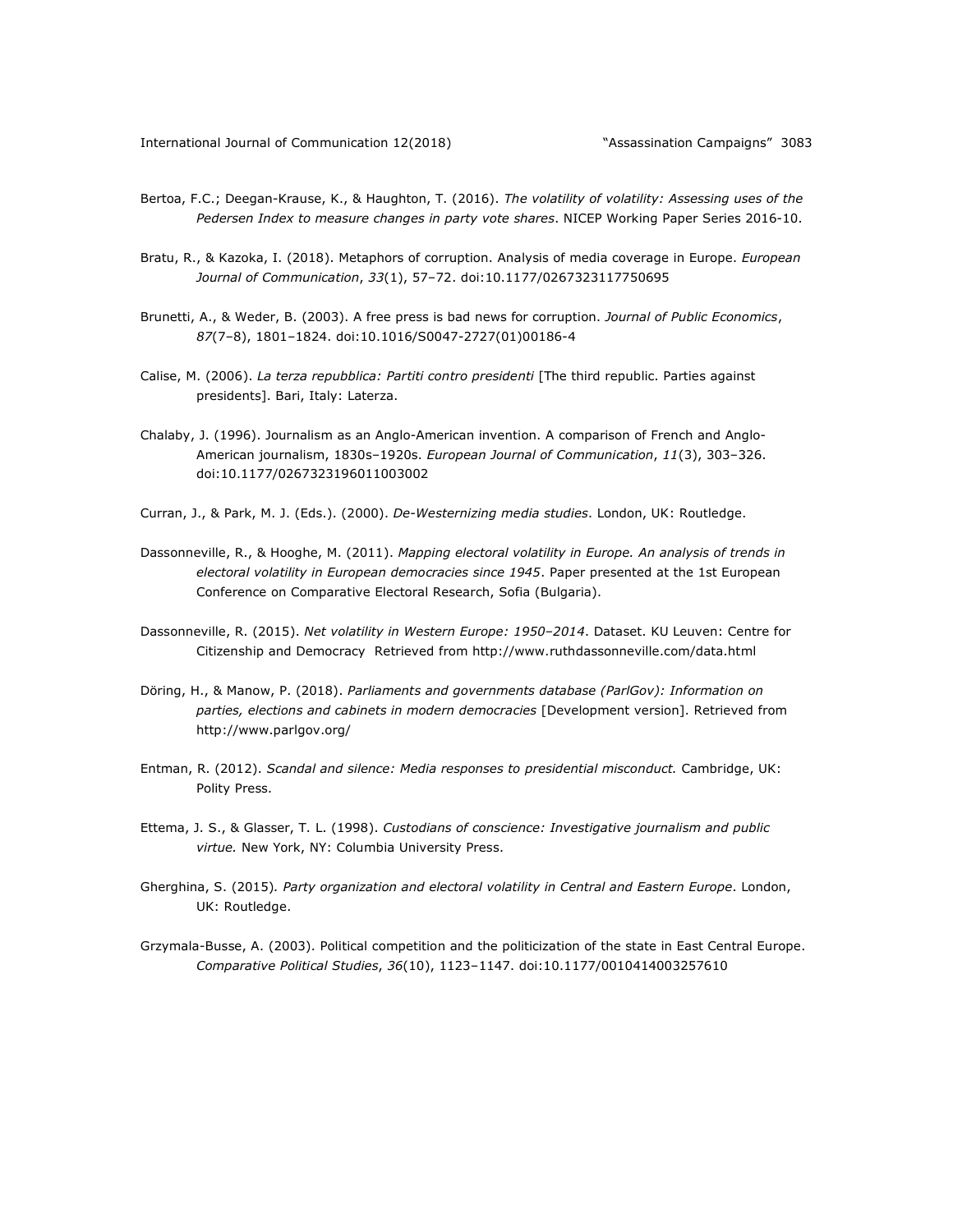- Guerrero, M. A. (2014). The "captured liberal" model of media systems in Latin America. In M. A. Guerrero & M. Marquez Ramirez (Eds.), *Media systems and communication policies in Latin America* (pp. 41–66). New York, NY: Palgrave Macmillan.
- Hajdu, M., Pápay, B., & Tóth, I. J. (2016, December 7). *Case studies on corruption involving journalists: Hungary.* Retrieved from http://anticorrp.eu/publications/case-studies-on-corruption-involvingjournalists-hungary/
- Hallin, D., & Mancini, P. (2004). *Comparing media systems: Three models of media and politics*. Cambridge, UK: Cambridge University Press.
- Hallin, D., & Papathanassopoulos, S. (2002). Political clientelism and the media: Southern Europe and Latin America in comparative perspective. *Media, Culture and Society*, *24*(2), 175–195. doi:10.1177/016344370202400202
- Huntington, S. (1993). *The third wave. Democratization in the late twentieth century*. Norman, OK: University of Oklahoma Press.
- Jakubowicz, K., & Sukosd, M. (2008). *Finding the right place on the map.* Bristol, UK: Intellect.
- Jenssen, A. T., & Fladmoe, A. (2012). Ten commandments for the scandalization of political opponents. In S. Allern & E. Pollack (Eds.), *Scandalous! The mediated construction of political scandals in four Nordic countries* (pp. 51-73). Gothenburg, Sweden: Nordicom.
- Koltsova, O. (2006). *News media and power in Russia*. London, UK: Routledge.
- Kurkchiyan, M. (2009). Russian legal culture: An analysis of adaptive response to an institutional transplant. *Law and Social Inquiry*, *34*(2), 337–364. doi:10.1111/j.1747-4469.2009.01149.x
- Laakso, M., & Taagepera, R. (1979). "Effective" number of parties. A measure with application to West Europe. *Comparative Political Studies*, *12*(1), 3‒27. doi:10.1177/001041407901200101
- Ledeneva, A. (2006). *How Russia really works*. Ithaca, NY: Cornell University Press.
- Lee C. C. (Ed.). (2015). *Internationalizing international communication*. Ann Arbor, MI: University of Michigan Press.
- Linz, J. J., & Stepan, A. (1996). *Problem of democratic transition and consolidation*. Baltimore, MD: Johns Hopkins University Press.
- Mancini. P. (2015). The press. In E. Jones & G. Pasquino (Eds.), *The Oxford handbook of Italian politics* (pp. 583– 594). Oxford, UK: Oxford University Press.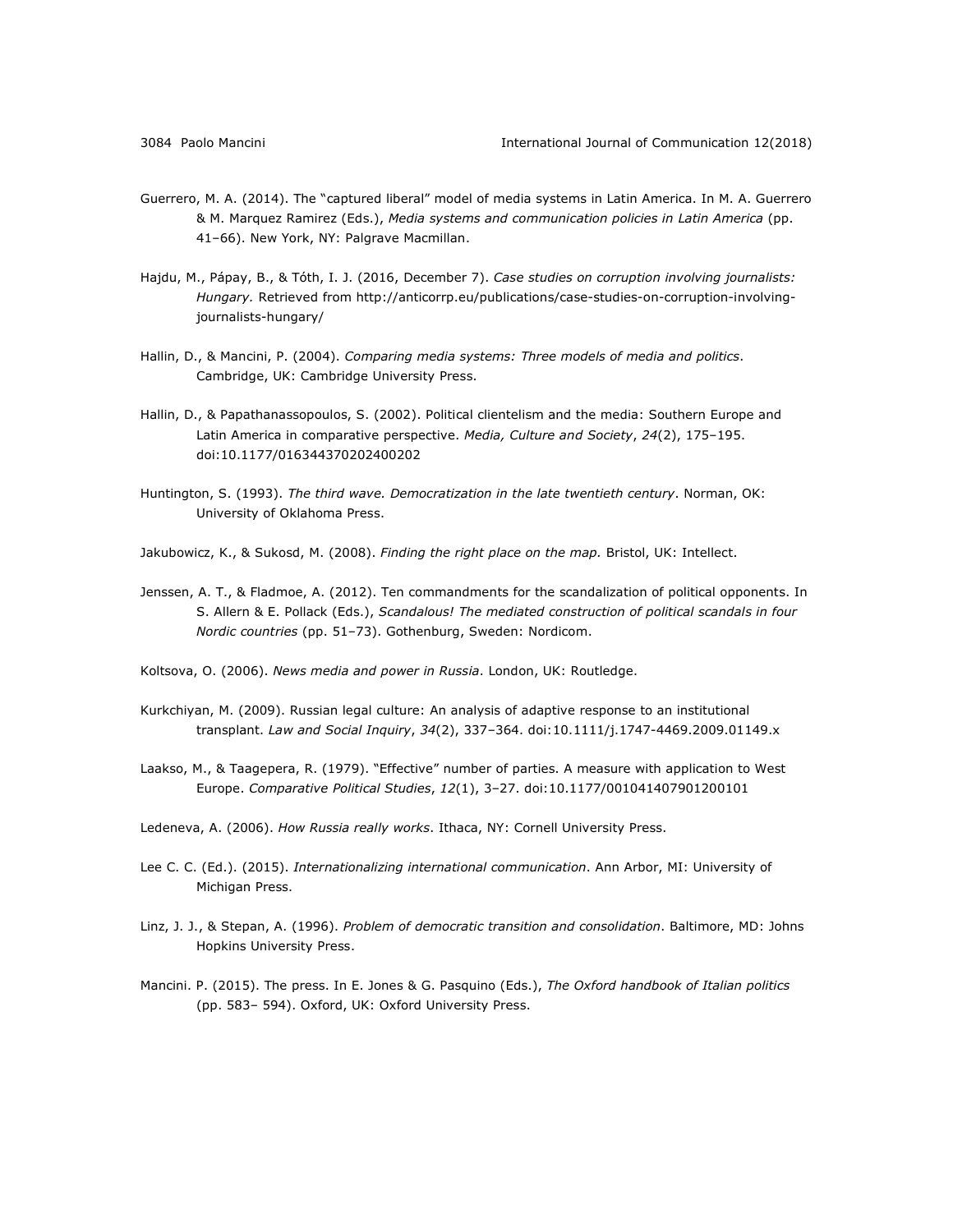- Mancini, P., Mazzoni, M., Cornia, A., & Marchetti, R. (2017). Representations of corruption in the British, French and Italian press. Audience segmentation and the lack of unanimously shared indignation. *International Journal of Press/Politics*, *22*(1), 67– 91. doi:10.1177/1940161216674652
- Marquez-Ramirez, M., & Guerrero, M. A. (2014). Introduction: Media systems in the age of (anti) neoliberal politics. In M. Guerrero & M. Marquez-Ramirez (Eds.), *Media systems and communication policies in Latin America* (pp. 1‒ 24)*.* New York, NY: Palgrave Macmillan.
- McCargo, D. (2012). Partisan polyvalence: Characterizing the political role of Asian media. In D. Hallin & P. Mancini (Eds.), *Comparing media systems beyond the Western world* (pp. 201-224). Cambridge, UK: Cambridge University Press.
- McQuail, D. (1992). *Media performance: Mass communication and the public interest.* London, UK: SAGE Publications.
- Meyer, T. (2002). *Media democracy: How the media colonize politics* (with L. Hinchman). Cambridge, UK: Polity Press.
- Milojevic, A., & Krstic, A. (2018). Hierarchy of influences on transitional journalism—Corrupting relationships between political, economic and media elites. *European Journal of Communication*, *33*(1), 37‒56. doi:10.1177/0267323117750674
- Mungiu Pippidi, A. (2008). How media and politics shape each other in new Europe. In K. Jakubowicz & M. Sukosd (Eds.), *Finding the right place on the map* (pp. 87-101). Bristol, UK: Intellect.
- Mungiu Pippidi, A. (Ed.). (2015). *Public integrity and trust in Europe*. Berlin, Germany: ERCAS.
- Ornebring, H. (2012). Clientelism, elites, and the media in Central and Eastern Europe. *International Journal of Press/Politics, 17*(4), 497–515. doi:10.1177/1940161212454329
- Pedersen, M. N. (1979). The dynamics of European party systems: Changing patterns of electoral volatility. *European Journal of Political Research*, *7*, 1‒26. doi:10.1111/j.1475- 6765.1979.tb01267.x
- Relly, J., & Bustamante, C. (2014). Silencing Mexico: A study of influences on journalists in the northern states. *International Journal of Press/Politics*, *19*(1), 108‒131. doi:10.1177/1940161213509285
- Ristow, R. (2010). *Cash for coverage: Bribery of journalists around the world.* Washington, DC: CIMA.
- Sartori, G. (1991). Comparing and miscomparing. *Journal of Theoretical Politics*, *3*, 243–257.
- Siebert, F., Peterson, T., & Schramm, W. (1956). *Four theories of the press.* Urbana, IL: University of Illinois Press.